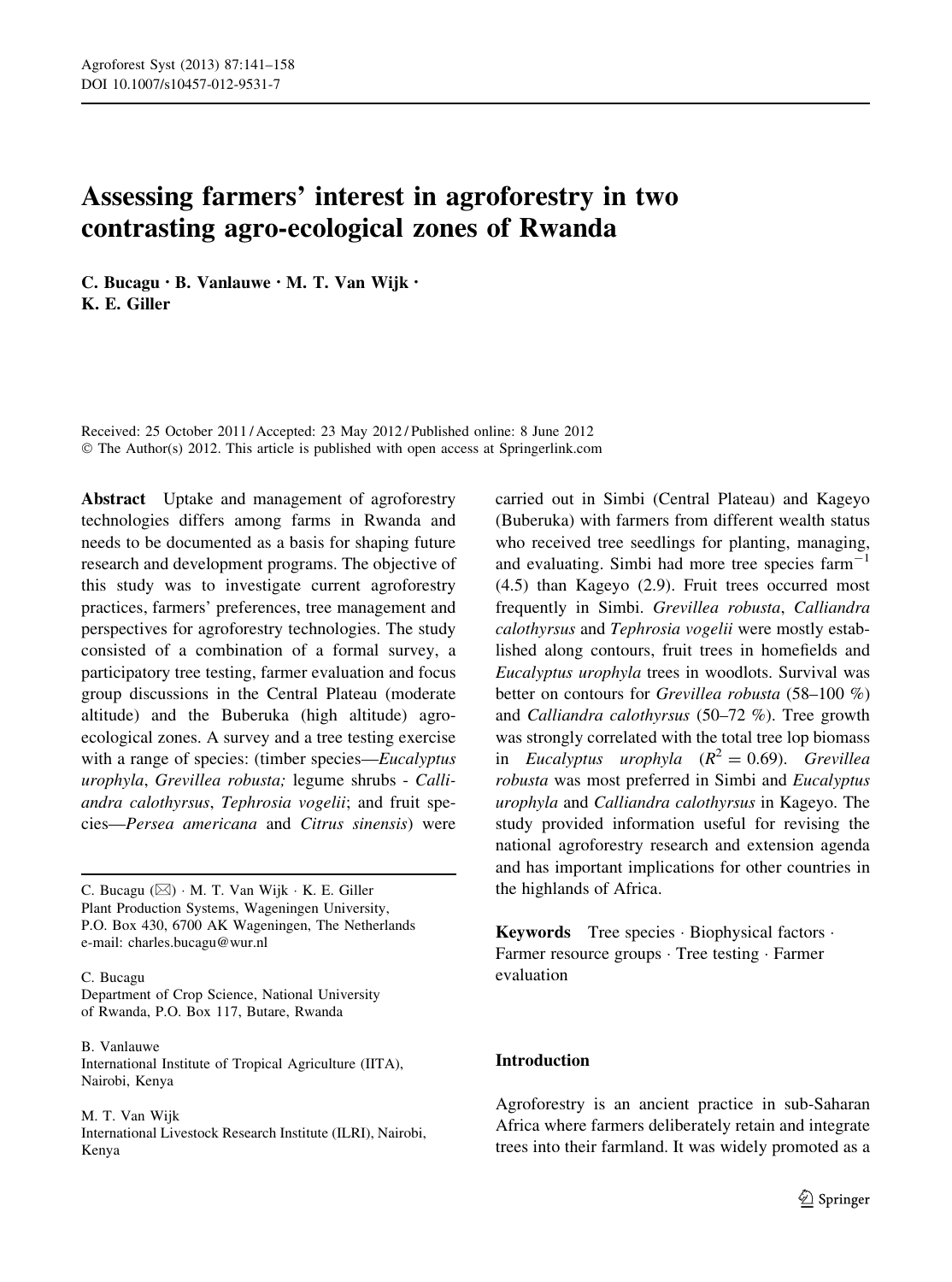sustainability-enhancing practice combining the benefits of both forestry and agriculture (Bene et al. [1977](#page-16-0)). Agroforestry development has taken place in sub-Saharan African as a response to the major problems, including food shortage in many parts of the developing world, the increasing ecological degradation and the energy crisis at the beginning of the 1970s (King [1989\)](#page-16-0). In Rwanda, food security and land degradation were the major concerns in the early 1990s due to high population pressure, decreased farm size, land encroachment on forested and steeplysloping landscapes (Ndiaye and Sofranko [1994\)](#page-16-0).

Though agroforestry is a native practice in sub-Saharan rural communities, the formal research in the discipline started much later. Worldwide agroforestry research spearheaded by ICRAF (International Council for Research in Agroforestry) was firstly directed towards the description and characterisation of the farmers' agroforestry systems (Sanchez [1995](#page-17-0)) with the objective of identifying major constraints and opportunities for designing of adequate solutions. Later, specific practices including intercropping and integrated farming systems were widely investigated (Wilson and Kang [1981\)](#page-17-0) to mainly deal with soil fertility and livestock concerns in the tropics. Agroforestry systems were developed with specific tree species such as Faidherbia albida that has shown great potential in providing fodder, the ability to fix nitrogen and other services. In Rwanda, integrating legume species within cropping systems was extensively tested using species such as Sesbania sesban, Leuceana leucocephala, Calliandra calothyrsus and Markhamia lutea in bean (Phaseolus vulgaris), potato (Solanum tuberosum), pea (Pisum sativum) and wheat (Triticum sp.) (Yamoah et al. [1989](#page-17-0)). The principle underlying the promotion of leafy biomass of agroforestry species lies in the fact that the addition of green manure is important in the tropics where most of the plant nutrients are provided from organic matter (Kang et al. [1981](#page-16-0)). The most remarkable effect of legume shrubs in livestock production was that related to the use of legume species such as Calliandra for milk production (Paterson et al. [1998](#page-17-0), Wambugu et al. [2011\)](#page-17-0). Alongside these benefits, agroforestry could supply other basic services including firewood, food, medicine, fodder, timber, boundary markers and windbreaks (Young [1997](#page-17-0); Franzel et al. [2002](#page-16-0)). In most agroforestry trials undertaken in the 1990s, priority was on the investigation of the performance of different species under different biophysical conditions (Nair [1998](#page-16-0)). Later agroforestry research has been broadened to include social, anthropological, environmental and economic concepts (Mercer and Miller [1998\)](#page-16-0).

Despite major agroforestry development and achievements in the last two decades, it is important to notice that most of agroforestry species promoted by the research are not necessarily the ones widely adopted by smallholder farmers in sub-Saharan Africa. The uptake of different agroforestry technologies varies across farms and each species seems to be managed as a unique technology in countries such as Rwanda. It appears that farmers design individual systems that respond to their multiple needs depending on the available resources, making the agroforestry systems complex in their arrangement over time and space.

Several authors have recognized that smallholder farmers in the tropics operate under diverse agroecological conditions (Tittonell et al. [2005](#page-17-0); Niang and Styger [1990\)](#page-17-0) and within an agro-ecological zone, farm management is rarely homogenous. Variability at regional level, mostly related to agro-ecological conditions, and, at farm level, farm management strategies, significantly influence the establishment and productivity of trees and shrubs. Other authors have stressed the importance of both socioeconomic and agro-ecological conditions in the identification of a window of opportunity that favours particular forms of management (Giller et al. [2006](#page-16-0)).

There is therefore a need to use innovative approaches to identify potential niches for agroforestry species and to apply these to complex smallholder farming systems. A research approach integrating multidimensional socio-economic and ecological aspects could assist in properly identifying 'socio-ecological niches' for agroforestry species (cf. Ojiem et al. [2007](#page-17-0)). Participatory methods include several techniques, including formal surveys, informal interviews, technology testing and farmer scoring (Raintree [1983](#page-17-0); Franzel [2001;](#page-16-0) De Groote et al. [2010\)](#page-16-0) that would allow speeding up the process of identifying agroforestry technologies appropriate for a specific farming system but these have not been widely applied in Rwanda.

Of the numerous published agroforestry research activities, conducted in Rwanda over the last 20 years (Yamoah and Burleigh [1990;](#page-17-0) Balasubramanian and Sekayange [1992](#page-16-0); Niang et al. [1998;](#page-17-0) Yamoah et al.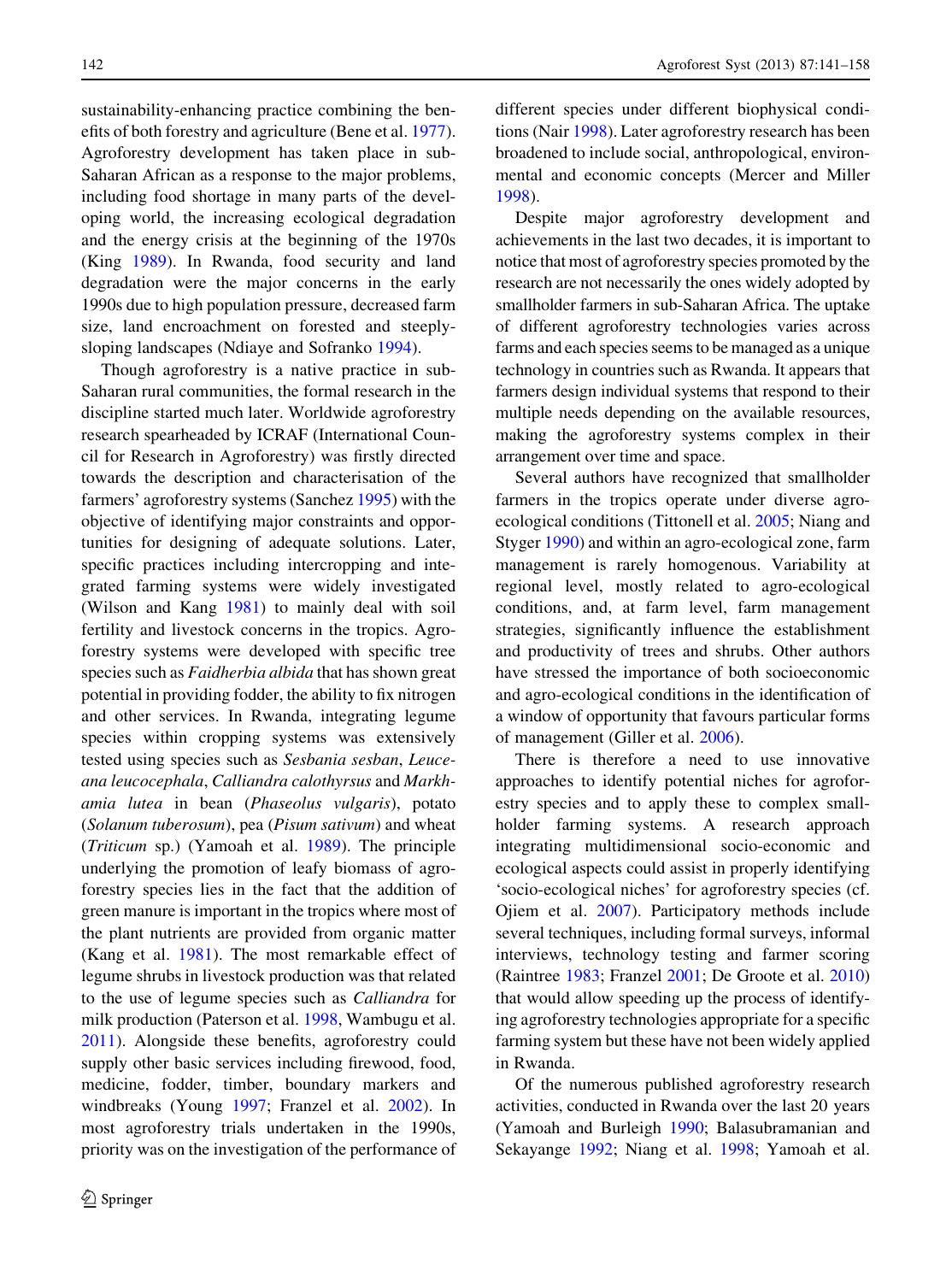[1989;](#page-17-0) Balasubramanian and Egli [1986;](#page-16-0) den Biggelaar and Gold [1995](#page-16-0); Pinners and Balasubramanian [1991,](#page-17-0) Ndiaye and Sofranko [1994](#page-16-0)), only few have engaged with farmers through the use of participatory research methods.

This study was designed to assess the interest of smallholder farmers in agroforestry technologies in Rwanda. Specifically, the study aimed to: (i) assess the current agroforestry situation by describing the type of tree species, tree density and diversity in the targeted agro-ecological zones, (ii) evaluate the preferred species by farmers on the basis of tree management, growth and productivity; and (iii) identify constraints faced by farmers, farmers' perceptions and perspectives with regards to tree planting in the different locations.

#### Materials and methods

Biophysical characteristics of the research sites and socioeconomic characteristics of households

Two agro-ecological zones were compared, namely the Central Plateau (average altitude of 1,500–1,700 m a.s.l and annual rainfall of 1,160 mm) and the northern Buberuka highlands (average altitude of 1,800–2,650 m a.s.l and annual rainfall of 1,560 mm rainfall) both of which are considered to have good potential for agroforestry (Yamoah et al. [1989\)](#page-17-0). The Central Plateau agro-ecological zone (AEZ) is located in south-west of Rwanda contrasting with the Buberuka highlands agroecological zone (AEZ) located in Northern part of the country. In the Central Plateau, Histosols and Cambisols are dominant in valleys and Cambisols, Acrisols and Leptosols dominant on hills. In the Buberuka highlands, soils are dominated by Cambisols, Nitisols and Leptosols in uphill areas and Histosols and Vertisols in wetland areas (Djimde [1988;](#page-16-0) Niang and Styger [1990\)](#page-17-0). The Simbi sector was selected in the Central Plateau agro-ecological zone to represent a mixed cropping system with dominance of Phaseolus vulgaris, Manihot esculenta, Zea mays together with coffee (Coffea arabica) as a cash crop. Simbi is located at 1,634 m a.s.l with an average temperature of 20  $^{\circ}$ C. Umurera village (164 households, 1,324 inhabitants) was selected as a representative study site. Umurera village shares much of biophysical and socioeconomic variability with the central agro-ecological zone. Information collected through our own measurement

or District official documents (Huye DDP [2007\)](#page-16-0) indicate that population density, farm size, cattle ownership and other socio-economic features are comparable to those reported for the Central Plateau AEZ (Verdoodt [2002](#page-17-0); Yamoah et al. [1989](#page-17-0)). Total rainfall averaged 1,061 and 1,044 mm in 2007 and 2008 respectively. In Buberuka highlands, Kageyo sector was selected to represent the typical farming system with dominance of wheat (Triticum sp.) and Irish potato (Solanum tuberosum). Kageyo is located at 1,736 m a.s.l with an average temperature of 15–16 C, and average precipitation of 737 and 1,015 mm in 2007 and 2008, respectively. Mutobo village (94 households, 529 inhabitants) was purposely selected as study site because it has similar biophysical and socioeconomic features found in Buberuka (Gicumbi DDP [2007\)](#page-16-0), be it in terms of population density, land use and most socio-economic indicators. In both locations, the periods from September to October and November to December 2007 season were exceptionally dry (Fig. [1\)](#page-3-0).

In the two locations, wealth ranking allowed categorising local households into classes based on local farmer criteria including land size, the number of cattle, the type of house, the ability of the farmer to hire labour (adapted from Grandin [1988](#page-16-0)). Four farmer groups were identified: a wealthier farmer group, a moderately resourced farmer group, a poor farmer group and a landless farmer group. Wealthier farmers accounted for 2–7 % of the households, moderate farmers 8–30 %, poor farmers 66–84 % and landless farmers 1–2 %. The landless farmer group was not included in the study due to the fact that they had no land which they manage on their own. Table [1](#page-3-0) gives an overview of the main socioeconomic characteristics of households at the two sites.

Inventory of current trees grown on farms

Before starting the inventory exercise, it was important to clearly define what ''a tree'' is. In an earlier study, a tree was defined differently depending on whether one uses the western or the Rwandan epistemology (den Biggelaar [1994](#page-16-0)). From the definition given by Kagame (1958 cited in den Biggelaar [1994\)](#page-16-0) the term ''tree'' is understood as all plants that are not grasses (referred to as Rwandan-Bantu epistemology). The definition clearly differs from the western conception of a ''tree'' that only encompasses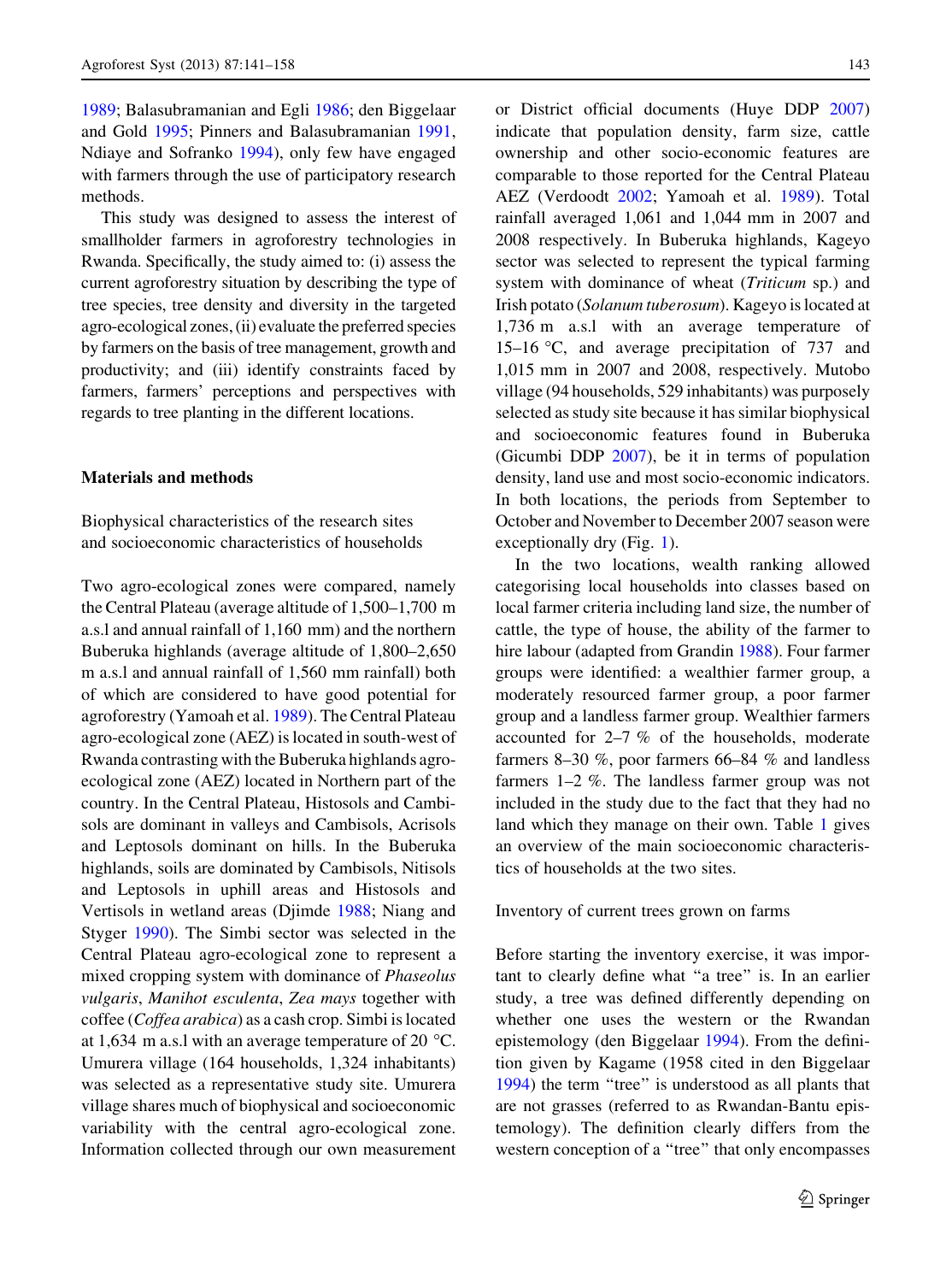<span id="page-3-0"></span>

Fig. 1 Total monthly rainfall (mm) and different tree management activities executed by farmers (solid squares) and tree evaluation activities by the researcher (dotted squares) in 2007and 2008 in Simbi and Kageyo. Total rainfall in 2007 was 1,061 and 734 mm in Simbi and Kageyo respectively. In 2008, it

was 1,045 and 1,016 mm in both locations respectively. SR & GR survival rate and growth measurement, MAP months after planting. Sources for rainfall data Ministry of Infrastructure/ Meteorological Unit, Rwanda (2009), unpublished data

Table 1 Main socioeconomic characteristics of households in Simbi and Kageyo

|                                                                      | Simbi $(n = 65)$        |                        |                          |       | Kageyo $(n = 78)$       |                        |                    |       |
|----------------------------------------------------------------------|-------------------------|------------------------|--------------------------|-------|-------------------------|------------------------|--------------------|-------|
|                                                                      | Wealthier<br>$(n = 12)$ | Moderate<br>$(n = 19)$ | Poor<br>$(n = 34)$       | Means | Wealthier<br>$(n = 11)$ | Moderate<br>$(n = 25)$ | Poor<br>$(n = 42)$ | Means |
| Family size                                                          | 6.6(0.8)                | 5.9(1.1)               | 4.5(1.8)                 | 5.6   | 6.0(2.3)                | 6.1(1.8)               | 4.7(2.0)           | 5.6   |
| Education level <sup>a</sup> ( $%$ HH heads<br>with basic education) | 66                      | 47                     | 37                       | 40    | 66                      | 34                     | 18                 | 26    |
| Cattle owned (number)                                                | 3.5(1.3)                | 1.3(0.9)               | $\overline{\phantom{0}}$ | 2.4   | 3.3(1.0)                | 1.5(1.0)               | -                  | 2.4   |
| Livestock (number)                                                   | 7.4(3.7)                | 4.5(3.3)               | 1.2(1.0)                 | 4.3   | 5.6(2.5)                | 3.6(1.3)               | 2.2(1.0)           | 4.1   |
| Land size (ha)                                                       | 1.9(1.6)                | 0.5(0.2)               | 0.3(0.1)                 | 0.8   | 3.2(0.8)                | 0.5(0.3)               | 0.30(0.2)          | 1.3   |
| Area under woodlot/forest (ha)                                       | 0.16(0.05)              | 0.05(0.03)             | 0.005(0.001)             | 0.05  | 0.34(0.2)               | 0.07(0.05)             | 0.02(0.0)          | 0.1   |

Values in parentheses are standard deviation (SD)

<sup>a</sup> Household with basic education refers to a household who has at least completed primary school; the overall mean was calculated over the total sampled households per location

trees and shrubs. In the current study, we considered ''a tree'' based on the western epistemology, meaning woody and shrub vegetation excluding herbaceous species.

A formal survey was conducted with 65 farms in Simbi and 73 farms in Kageyo to identify which, where and to what extent different types of trees are currently grown on farm. The data were gathered separately for woodlots and croplands on individual farm types using a pre-tested and pre-coded questionnaire. Data included household characteristics such as farm identification and location, household status,

education level, land area, the type and number of animals reared, and source of firewood. The second set of data related to farmer's preferences for specific species and their management. Since the local language (Kinyarwanda) was used during the interview, tree names were given in local names and translated into scientific names. Names were cross-checked with a tree expert from ISAR/Agroforestry Department. The frequencies of the presence of tree species were recorded and used a proxy for identifying the most preferred tree species that were selected afterward for tree testing. Species richness (i.e. the total number of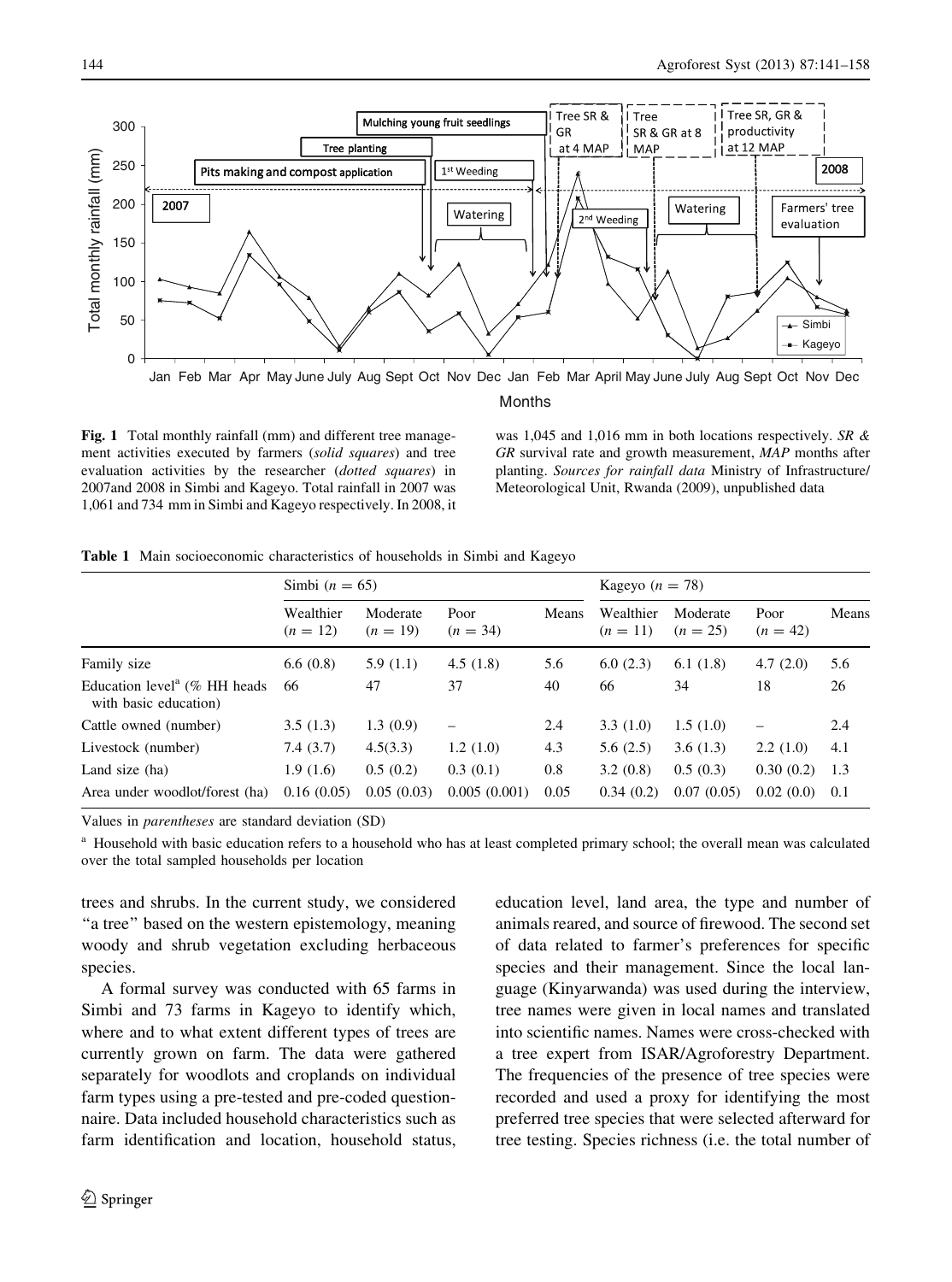trees species on farm and tree density (the total number of trees per unit area) were recorded.

#### Testing farmers' preferences

Farmers categorized into the three wealth categories were listed and 25 farmers per wealth group were selected based on a systematic sampling procedure by picking every second farmer on the list of farmers belonging to each wealth category. The trial was discontinued on 5 farms in Simbi and 3 farms in Kageyo due to various reasons including death, or farmers who had not planted any tree. A tree evaluation exercise was finally conducted with 20 farmers in Simbi and 22 farmers in Kageyo. Two species belonging to each of the most important tree classes were selected: timber trees (Eucalyptus urophyla, Grevillea robusta), legume shrubs (Calliandra calothyrsus and Tephrosia vogelii) and fruit trees (Persea americana and Citrus sinensis). Tree seedlings were obtained from the agroforestry nursery of the Rwanda Agricultural Research Institute, ISAR). Eucalyptus urophyla seedlings were supplied by ISAR (Rwanda Agricultural Research Institute/Forestry and Agroforestry Department). Grevillea, Calliandra and Tephrosia seeds were from Gisagara provenance (Southern Rwanda) and seedlings were produced by ISAR (Forestry and Agroforestry Department). Grafted fruit tree seedlings (Persea americana and Citrus sinensis) were produced and supplied by ISAR/ Rubona station (Horticultural Department). A total of 60 trees (10 Eucalyptus urophyla, 10 Grevillea robusta, 10 Calliandra calothyrsus and 10 Tephrosia vogelii, 10 Persea americana and 10 Citrus sinensis.) were made available to each farmer for planting. A total of 2,520 tree seedlings were distributed across the two locations. Seedlings were 15–25 cm height at planting time. Farmers were free to choose which tree species to plant and where to plant them. Before planting, best tree planting practices were discussed. Farmers were advised to plant in pits of about  $40 \times 40 \times 40$  cm and apply manure and watering regularly for best results. Tree seedlings were planted at the start of the rainy season in September 2007. Trees, especially those planted on contours and home fields were weeded when this was done for adjacent crops. Fruit trees were mostly planted under banana crops near home compounds and were mulched. Some farmers watered trees at planting when a drought

occurred. The chronological sequence of different farmer activities is provided in Fig. [1.](#page-3-0)

#### Data collection

The number of trees effectively planted by each farmer was recorded after planting by counting the number of planted trees and expressing this as a percentage of the trees the farmer had received. Management practices were recorded and expressed in percentage of farmers that had conducted primary management practices for individual tree species. Height measurement was done using measuring poles. The tree survival rate and height were assessed at 4, 8 and 12 MAP (months after planting) in different tree niches on different farms. Only data at 12 MAP are reported. Assessment of productivity was limited to Eucalyptus urophyla, Grevillea robusta, Calliandra calothyrsus and Tephrosia vogelii since there was no fruit production recorded at 12 MAP. Tree productivity was expressed in terms of dry biomass of above-ground prunings, including leaves and twigs or sticks of or less than 2 m length. Tree species were carefully pruned and the fresh biomass was determined at 12 months after planting on a sample of 10 trees selected on each farm type and in each niche. Eucalyptus trees planted in woodlots were pruned and dry matter reported per unit area. For the tree species planted along contours or along paths, productivity per unit area was obtained by estimating the total biomass on 100 m contour length and squaring to estimate biomass on a per ha basis. To determine biomass dry matter content, a 1 kg sample of fresh leafy and twigs parts was collected for each species from the different farms and the average dry matter content determined after oven-drying at 103  $^{\circ}$ C to constant weight and weighted for dry matter content (Anderson and Ingram [1993\)](#page-16-0).

A farmer evaluation was conducted through an inventory of the problems encountered during the tree testing exercise using a formal survey. The questionnaire used was designed after a focus group discussion with participant farmers. Farmers also evaluated the trees for a range of attributes. For this, a focus group discussion was conducted with farmers involved in the study together with randomly selected tree users (carpenters and charcoal makers) to identify key criteria farmers considered important for tree evaluation. Sampled farmers included a broad range of farmers: wealthier, moderate and poor farmers with both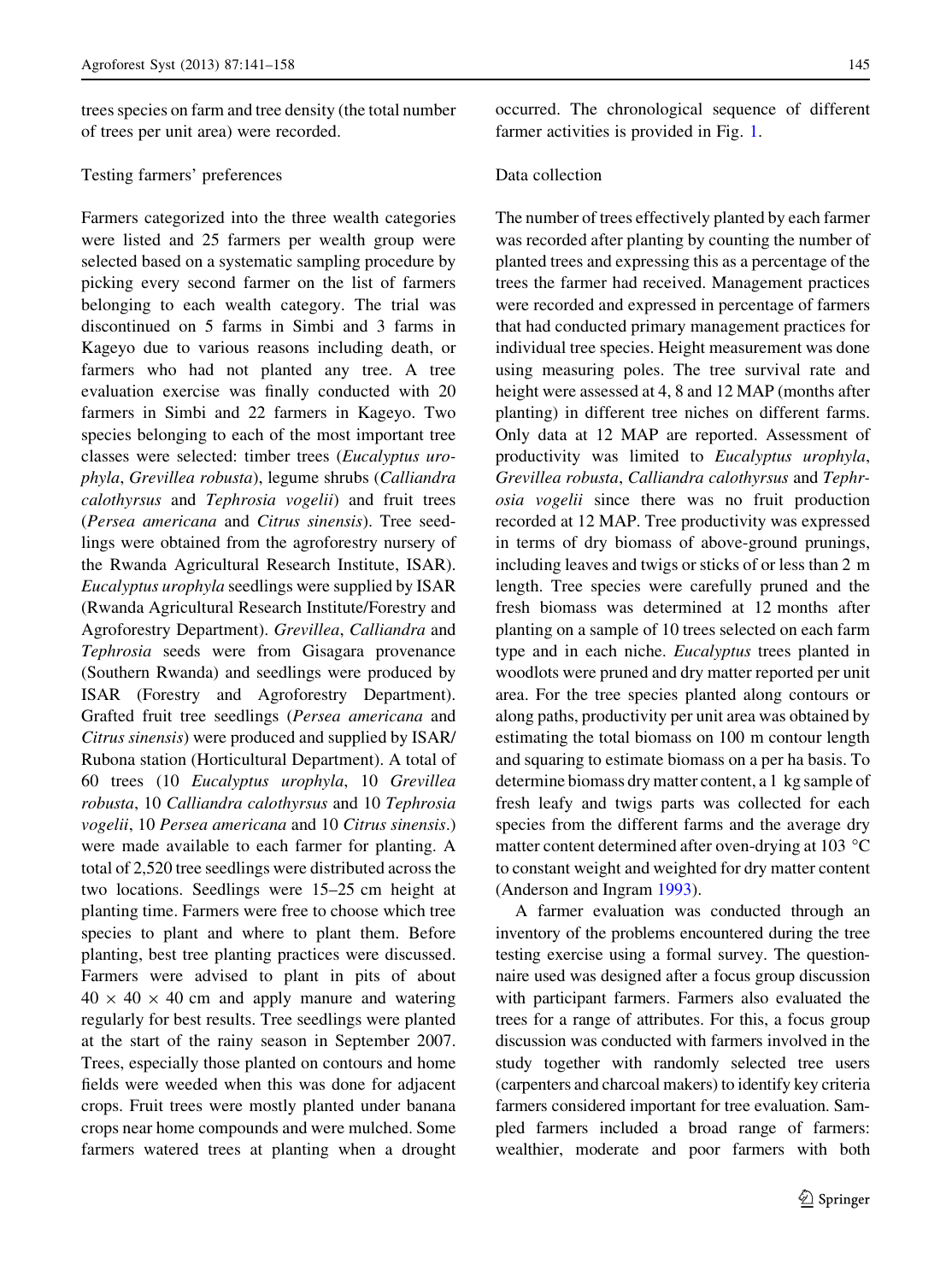household sex groups fairly represented. Female households were 30–40 % of the participants. A total of 70–80 farmers and other tree users were involved at each study location. Farmers used different criteria for different tree species. For timber species, criteria were the ability of the tree species to provide poles, straightness, tree diameter, compatibility with other crops and coppicing ability. For legume species, the palatability for livestock, the ability to supply poles, the ability to coppice and the compatibility with other crops were the most important criteria for both locations. Other criteria were specific to sites. For instance, the durability of fire (the ability of firewood to keep burning for longer period), was an important criterion for the evaluation of timber species while the ability to contribute to soil fertility improvement was an additional important criterion to evaluate legume species in Simbi. For fruit trees, farmers focused on branching ability, adaptability to the site and growth vigour. Fruit trees were also assessed based on the early growth performance. Based on these criteria, an evaluation sheet was designed and only farmers who had planted trees as part of the study were asked to assess tree species using a scoring technique (Franzel [2001\)](#page-16-0). The technique involves moving seeds or stones among pockets to score tree species on a scale of 1–5. In addition, an informal survey helped to assess the farmers' future plans for agroforestry.

#### Data analysis

Data on the number of tree species, total number of trees per farm and per unit area basis were subjected to ANOVA using the mixed model procedure with site, farm type and farm location as fixed factors and farm (site) as the random factor in the Genstat statistical package (GENSTAT [2009\)](#page-16-0). Data on the number of trees planted expressed as percentage of the total trees received per species, tree management activities, growth and productivity and farmers' evaluation were presented as means over sites or tree species as no clear relationship with farmer resource status could be found.

## Results

Tree species diversity and density

Tree species were more diversified in Simbi (4.5 tree species  $farm^{-1}$ ) than in Kageyo (2.9 tree species

 $\text{farm}^{-1}$ ), and, were more diversified in cropland (6.2) tree species  $\text{farm}^{-1}$ ) than in woodlots (1.0 tree species  $farm^{-1}$ ) (Table [2](#page-6-0)). There was a significant interaction between site and location for the number of tree species. The number of tree species  $farm^{-1}$  in woodlots was comparable in both sites with averages of 1.1 and 1.2 tree species  $farm^{-1}$  in Simbi and in Kageyo respectively, but was much greater in cropland in Simbi (7.8 tree species  $farm^{-1}$ ) than in Kageyo (4.6 tree species  $farm^{-1}$ ). There was a significant interaction between site, location and farm types for the number of trees  $farm^{-1}$ . The average number of trees on farm was comparable in woodlots and croplands in wealthier and moderate farms in Simbi. On average, 164 and 149 trees  $farm^{-1}$  were recorded in woodlots and cropland respectively on wealthier farms and 135 and 105 trees  $farm^{-1}$  in woodlot and cropland respectively on moderate farms. In Kageyo, the number of trees was significantly larger in woodlots than in croplands in wealthier and moderate farms. On average, wealthier farms had 709 and 125 trees  $farm^{-1}$  in woodlot and cropland, respectively, and moderate farms had 160 and  $48$  trees farm<sup>-1</sup> in woodlots and croplands, respectively. The interaction between site and farm type was significant for the number of trees per unit area. In both locations, poor farms had the largest number of trees  $ha^{-1}$  compared with wealthier and moderate farms.

#### Number of trees planted on different farms

Farmers from different wealth groups differed in their preferences for tree species. More timber trees (Grevillea robusta and Eucalyptus urophyla) were planted by wealthier and moderate farmers than poor farmers (Table [3](#page-7-0)). Wealthier farmers planted all Grevillea robusta (100 % of the trees they received) while moderate and poor farmers planted between 70 and 88 %. For Eucalyptus urophyla, wealthier farmers planted only 60 % of the trees in Simbi and 70 % in Kageyo. As for legume species, a higher percentage of Calliandra calothyrsus was planted by poor farmers in Simbi (88 % of seedlings received) than by moderate farmers (70 %) and wealthier farmers (66 %). In contrary, the largest proportion (95 %) of Calliandra calothyrsus shrub was planted on wealthier farms of Kageyo. In the fruit trees category, all (100 %) of the Persea americana and Citrus sinensis were planted in Simbi. In Kageyo, 60–70 % of Persea americana and 30–70 % of Citrus sinensis respectively were planted.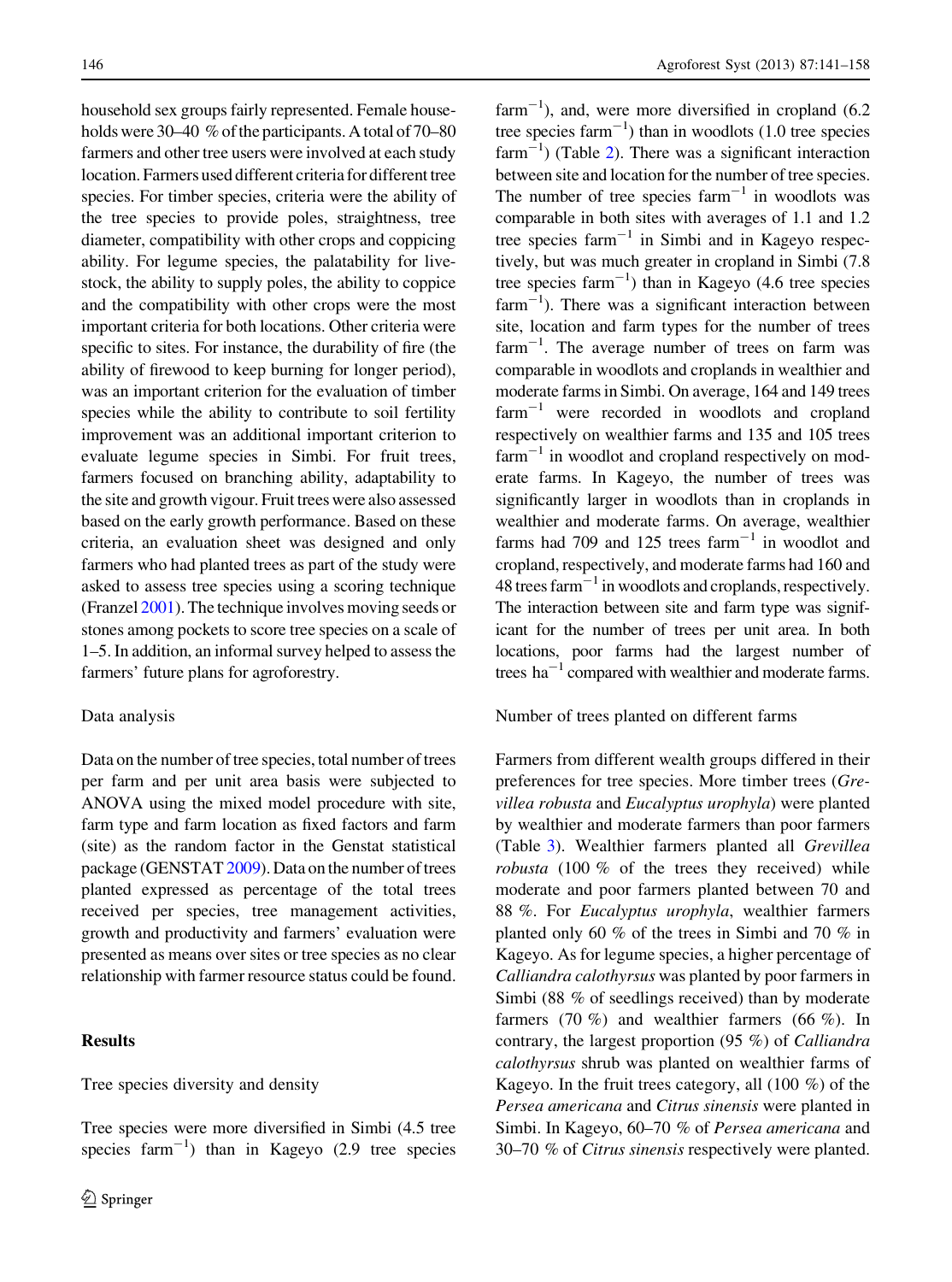<span id="page-6-0"></span>Table 2 Tree diversity and density on farms from different wealth categories recorded during a formal survey in 2007 in Simbi and Kageyo

| Site $(S)$        | Farm type<br>(FT) | Sample<br>size $(n)$ | Location<br>(L) | Number of tree<br>species <sup>c</sup> (farm <sup>-1</sup> ) | Number of<br>trees $(farm^{-1})$ | Number of<br>trees $(ha^{-1})$ |
|-------------------|-------------------|----------------------|-----------------|--------------------------------------------------------------|----------------------------------|--------------------------------|
| Simbi $(n = 65)$  |                   |                      |                 |                                                              |                                  |                                |
|                   | Wealthier         | 12                   | Woodlot         | 1.2 <sup>a</sup>                                             | $164^{\mathrm{a}}$               | $1025^{\rm b}$                 |
|                   |                   |                      | Cropland        | $8.3^{\circ}$                                                | 149 <sup>a</sup>                 | $135^{\mathrm{a}}$             |
|                   | Moderate          | 19                   | Woodlot         | 0.8 <sup>a</sup>                                             | $135^{\mathrm{a}}$               | 2700 <sup>b</sup>              |
|                   |                   |                      | Cropland        | 7.7 <sup>c</sup>                                             | 105 <sup>a</sup>                 | 331 <sup>a</sup>               |
|                   | Poor              | 34                   | Woodlot         | 1.3 <sup>a</sup>                                             | 99 <sup>a</sup>                  | 19800 <sup>d</sup>             |
|                   |                   |                      | Cropland        | $7.6^{\circ}$                                                | $22^{\rm a}$                     | $1743^b$                       |
| Kageyo $(n = 78)$ |                   |                      |                 |                                                              |                                  |                                |
|                   | Wealthier         | 11                   | Woodlot         | 1.7 <sup>a</sup>                                             | 709 <sup>b</sup>                 | $2085^{\rm b}$                 |
|                   |                   |                      | Cropland        | $5.1^{\rm b}$                                                | $125^{\mathrm{a}}$               | $230^{\rm a}$                  |
|                   | Moderate          | 25                   | Woodlot         | 1.1 <sup>a</sup>                                             | 160 <sup>a</sup>                 | 2286 <sup>b</sup>              |
|                   |                   |                      | Cropland        | 4.8 <sup>b</sup>                                             | 48 <sup>a</sup>                  | $210^a$                        |
|                   | Poor              | 42                   | Woodlot         | 0.9 <sup>a</sup>                                             | 130 <sup>a</sup>                 | $6500^{\circ}$                 |
|                   |                   |                      | Cropland        | 3.9 <sup>b</sup>                                             | 34 <sup>a</sup>                  | $205^{\rm a}$                  |
| $P$ values        |                   |                      |                 |                                                              |                                  |                                |
| S                 |                   |                      |                 | $< 001***$                                                   | $0.663^{NS}$                     | $0.373^{NS}$                   |
| FT                |                   |                      |                 | 0.437                                                        | $< 001***$                       | $0.121^{NS}$                   |
| L                 |                   |                      |                 | $< 0.01***$                                                  | $< 0.01***$                      | $< 001***$                     |
| $S*FT$            |                   |                      |                 | $0.130^{NS}$                                                 | $0.101^{NS}$                     | $0.04**$                       |
| S*L               |                   |                      |                 | $< 0.01***$                                                  | $0.004**$                        | $0.30NS$                       |
| $FT^*L$           |                   |                      |                 | $0.706^{NS}$                                                 | $0.118^{\rm NS}$                 | $0.50^{\mathrm{NS}}$           |
| $S*FT*L$          |                   |                      |                 | $0.516^{NS}$                                                 | $< 0.01***$                      | $0.89^{\mathrm{NS}}$           |

S site, FT farm type, L location, NS not significant

\*\*\*  $P < 0.001$ ,\*\*  $P < 0.05$ 

 $a,b$  Values within columns with the same letter are not significantly different at the 5 % level

 $c$  In woodlots, only dominant Eucalyptus species were counted (the most commonly found were E. camalduleis Dehnh, E. globulus Labill, and E. saligna Sm), hybrid species were excluded since they could not be recognised and differentiated

Number of trees planted in different niches and tree survival

Grevillea robusta was in most cases established on contours (Table [4\)](#page-8-0). The number of Grevillea robusta on contours was the smallest on wealthier farms (60 %) in Simbi and largest on poor farms (89 % and 78 % respectively in Simbi and Kageyo). Some 10–20 % of Grevillea robusta were allocated to other niches (farm boundaries or along paths). The survival rate was much better on contours, an average of 57.5–100 % whereas it ranged from 44.9–72 % in other niches (Table [5](#page-9-0)). Eucalyptus sp. trees were exclusively established in woodlot on wealthier farms but allocated to different niches on moderate and poor farms, and mainly to niches away from the farm (along paths). The average

survival rate of *Eucalyptus urophyla* was much higher in woodlots (60–65  $\%$ ) and was the lowest (40–56  $\%$ ) along paths. On wealthier farms, Calliandra calothyrsus shrubs were established on contours or alternatively along paths. On moderate and poor farms, they were generally established in niches close to the croplands (contours or farm boundaries). Calliandra calothyrsus survived best on contours (50–72 %) compared with other niches (30–40 %). Tephrosia vogelii was exclusively planted on contours in Kageyo but in Simbi 33 % of the shrubs were established along paths on wealthier farms. Persea americana and Citrus sinensis were planted either in homefields or in food crop fields, but with more than 50 % of trees close to homesteads. The survival rate for fruit trees was the largest in the homestead.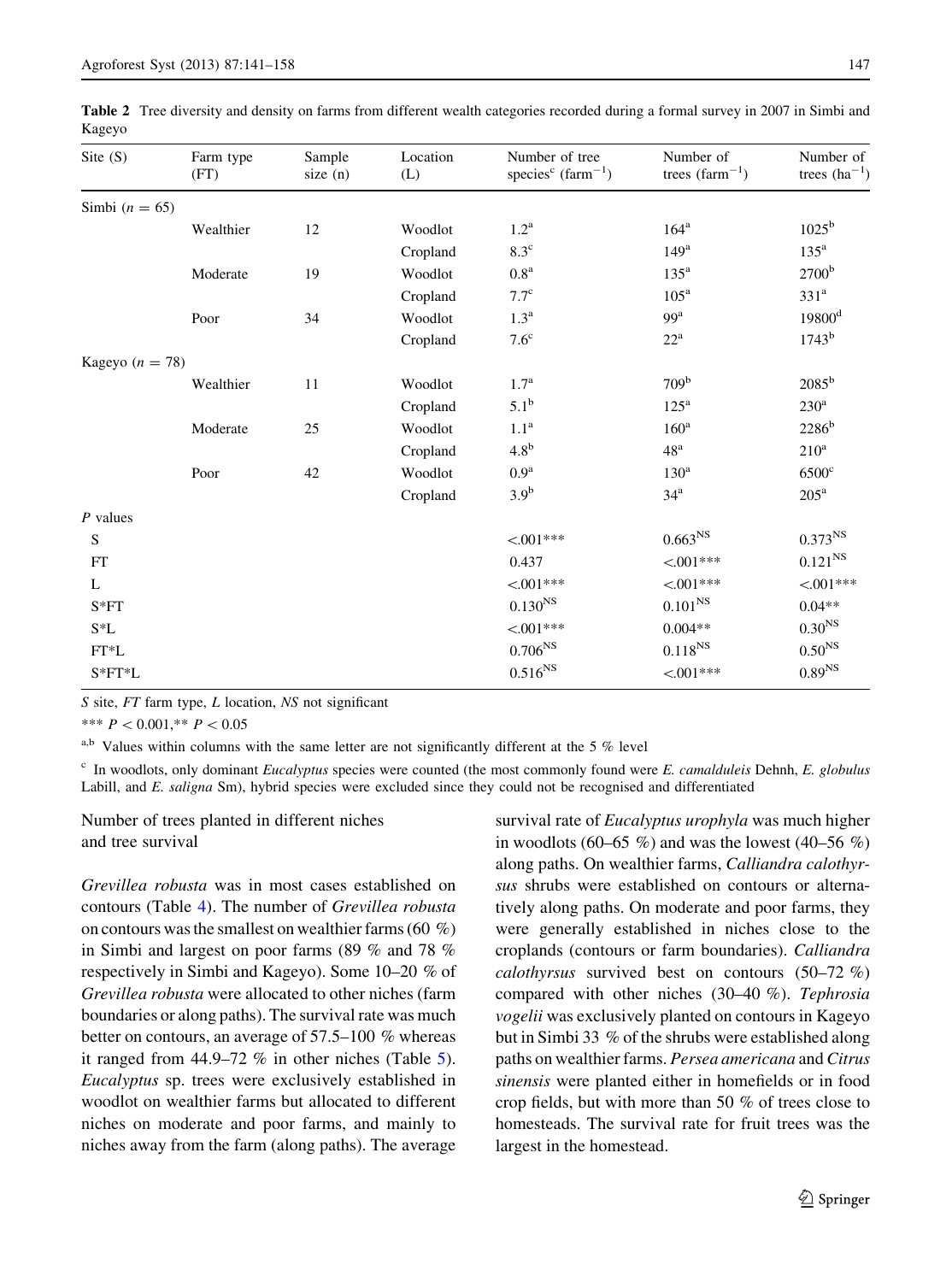|                        | Simbi $(n = 20)$               |                               |                           |                                | Kageyo $(n = 22)$             |                           |  |
|------------------------|--------------------------------|-------------------------------|---------------------------|--------------------------------|-------------------------------|---------------------------|--|
|                        | Wealthier<br>$(n = 6)$<br>$\%$ | Moderate<br>$(n = 6)$<br>$\%$ | Poor<br>$(n = 8)$<br>$\%$ | Wealthier<br>$(n = 5)$<br>$\%$ | Moderate<br>$(n = 8)$<br>$\%$ | Poor<br>$(n = 9)$<br>$\%$ |  |
| Grevillea robusta      | 100                            | 88                            | 87                        | 100                            | 84                            | 70                        |  |
| Eucalyptus urophyla    | 60                             | 70                            | 36                        | 70                             | 70                            | 100                       |  |
| Calliandra calothyrsus | 66                             | 88                            | 72                        | 95                             | 80                            | 77                        |  |
| Tephrosia vogelii      | 53                             | 51                            | 36                        | 50                             | 44                            | 20                        |  |
| Persea americana       | 100                            | 100                           | 100                       | 70                             | 73                            | 62                        |  |
| Citrus sinensis        | 100                            | 100                           | 100                       | 76                             | 31                            | 30                        |  |

<span id="page-7-0"></span>Table 3 Percent of distributed trees planted in different farm types in Simbi and Kageyo

The  $n =$  the number of farmers per category who planted different tree species in each location. Each farmer was given 10 tree seedlings of each tree species

## Tree management practices

Farmers were selective in which of the management practices such as compost application at planting, watering and weeding they used with each species (Table [6](#page-10-0)). Weeding was the most common management practice for Eucalyptus urophyla and Grevillea robusta seedlings. About 90 % and 62.5 % of farmers weeded the seedlings of Eucalyptus urophyla in Simbi and Kageyo, respectively. The same practice was carried out by 78 % and 95 % of farmers on Grevillea robusta in Simbi and Kageyo respectively. Fruit trees received much more care. They benefited from compost application and were weeded and watered. Watering was more common in Simbi than in Kageyo. A smaller number of farmers applied compost on Persea americana in Kageyo. Weeding was the only management practice carried out for legume shrubs, but much more weeding was done with Calliandra calothyrsus than with Tephrosia vogelii. Calliandra calothyrsus is more valued than Tephrosia by farmers, Calliandra is fed to animals and provides stakes for climbing beans in the area. Tephrosia has less uses, mainly used as fish trap.

## Height and biomass production

Tree growth and productivity did not differ significantly between wealth classes of farmers (Table [7](#page-11-0)). Grevillea robusta height was comparable in both sites and attained 4.4–4.5 m at 12 months after planting. The production was slightly larger in Simbi with 7.8 t ha<sup>-1</sup> than in Kageyo with 7.3 t ha<sup>-1</sup>. Tree height and productivity of

Grevillea robusta was greater on contours compared to other niches. Eucalyptus trees were 4.1–5.5 m high in woodlots with DM production much larger in Simbi  $(9.2 \text{ t ha}^{-1})$  than in Kageyo  $(7.1 \text{ t ha}^{-1})$ . *Eucalyptus* trees planted along paths exhibited slow growth and hardly reached 2.5 m in both sites. The associated productivity was in the range of  $2-4$  t ha<sup>-1</sup>. Generally, growth and production of Calliandra calothyrsus was much better on contours than in other niches. Productivity of Calliandra calothyrsus on contours was two and three times greater compared to that along paths in Simbi and Kageyo, respectively. In Simbi, Tephrosia vogelii grew faster on contours with an average of 3.0 m at 12 months after planting as compared to 2.8 m high along paths. Tree height was closely related to the total lopped biomass with a linear relationship with a correlation coefficient greater than 50 % for all the tree species (Fig. [2](#page-12-0)). The relationship was much stronger in *Eucalyptus urophyla* ( $R^2 = 0.69$ ) than in other species, and was weakest in *Grevillea robusta* ( $R^2 = 0.51$ ).

## Farmers' tree evaluation

The constraints that the farmers identified were aggregated into major categories (Table [8\)](#page-13-0). For timber trees, major constraints were termite damage, competition with Pennisetum spp., water stress, poor adaptation and animal browsing. Termite damage on Eucalyptus urophyla trees was reported in Simbi but not in Kageyo. Water stress was reported as a serious constraint to Eucalyptus urophyla establishment by 39 % of farmers in Simbi and 50 % in Kageyo. Only 17 % of farmers in Simbi and 21 % in Kageyo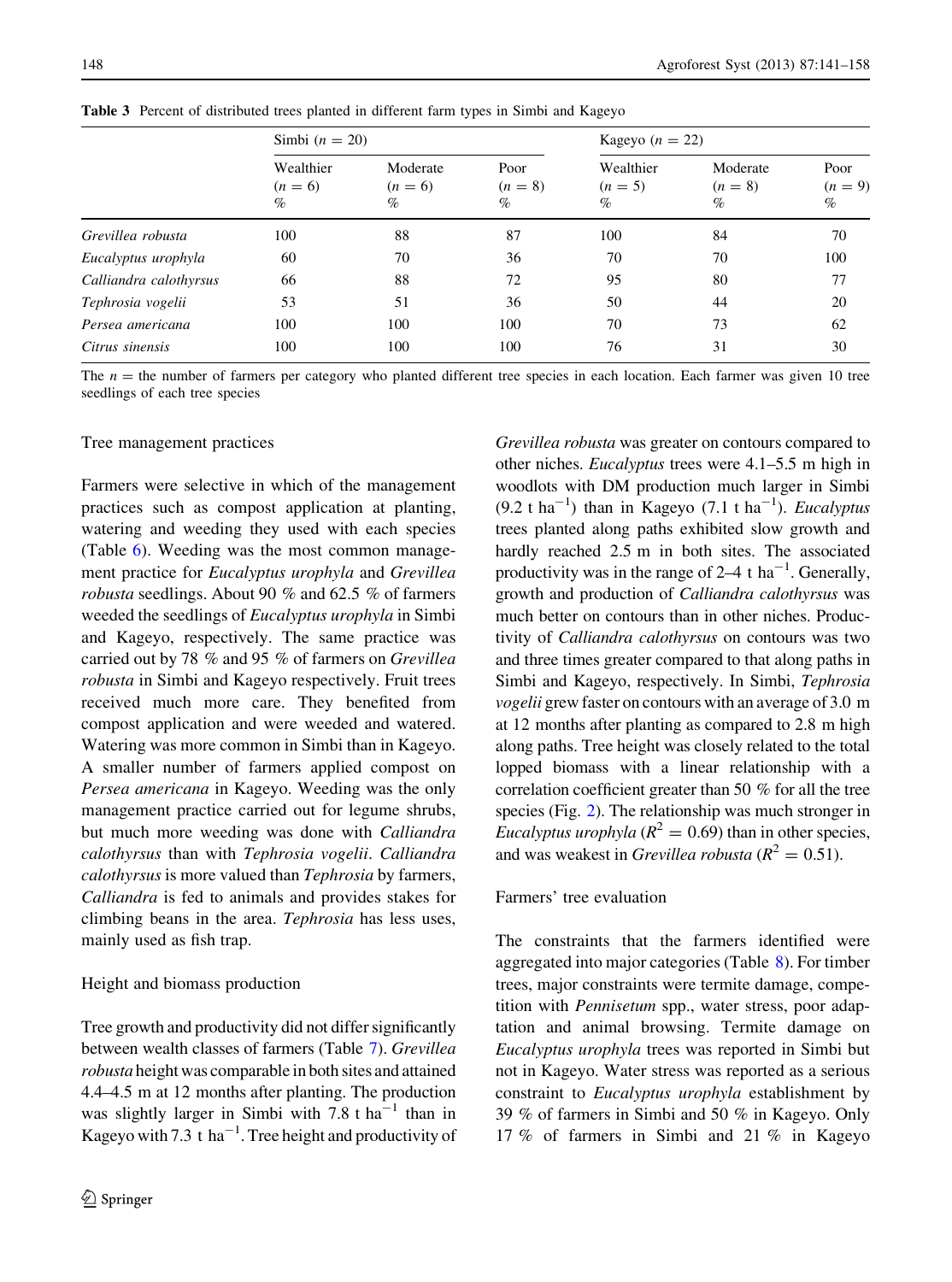<span id="page-8-0"></span>

| Table 4 Percent of trees planted in different farm locations by farm types in Simbi and Kageyo |  |
|------------------------------------------------------------------------------------------------|--|
|------------------------------------------------------------------------------------------------|--|

|                 | Simbi $(n = 20)$                 |                                   |                             |                                  | Kageyo $(n = 22)$               |                             |  |  |
|-----------------|----------------------------------|-----------------------------------|-----------------------------|----------------------------------|---------------------------------|-----------------------------|--|--|
|                 | Wealthier<br>$(n = 6)$<br>$(\%)$ | Moderate<br>$(n = 6)$<br>$(\%)$   | Poor<br>$(n = 8)$<br>$(\%)$ | Wealthier<br>$(n = 5)$<br>$(\%)$ | Moderate<br>$(n = 8)$<br>$(\%)$ | Poor<br>$(n = 9)$<br>$(\%)$ |  |  |
| G. robusta      |                                  |                                   |                             |                                  |                                 |                             |  |  |
| Along paths     |                                  |                                   |                             | 40                               |                                 | 21.7                        |  |  |
| Farm limits     | 40                               | 20                                | 10.5                        |                                  | 40                              |                             |  |  |
| Contours        | 60                               | 80                                | 89.5                        | 60                               | 60                              | 78.3                        |  |  |
| E. urophyla     |                                  |                                   |                             |                                  |                                 |                             |  |  |
| Along paths     |                                  | 40                                | 18.5                        |                                  |                                 | 50                          |  |  |
| Contours        |                                  | $\overbrace{\phantom{123221111}}$ | -                           |                                  |                                 | $\overline{\phantom{0}}$    |  |  |
| Woodlot         | 100                              | 60                                | 81.5                        | 100                              | 100                             | 50                          |  |  |
| C. calothyrsus  |                                  |                                   |                             |                                  |                                 |                             |  |  |
| Along paths     | 25                               |                                   |                             |                                  |                                 |                             |  |  |
| Farm limits     |                                  |                                   | 19.3                        |                                  | 60                              |                             |  |  |
| Contours        | 75                               | 100                               | 80.7                        | 100                              | 40                              | 100                         |  |  |
| T. vogelii      |                                  |                                   |                             |                                  |                                 |                             |  |  |
| Along paths     | 33                               |                                   |                             |                                  |                                 |                             |  |  |
| Contours        | 67                               | 100                               | 100                         | 100                              | 100                             | 100                         |  |  |
| P. americana    |                                  |                                   |                             |                                  |                                 |                             |  |  |
| Homefield       | 100                              | 50                                | 81.5                        | 100                              | 100                             | 80.7                        |  |  |
| Food crop field |                                  | 50                                | 18.5                        |                                  |                                 | 19.3                        |  |  |
| C. sineis       |                                  |                                   |                             |                                  |                                 |                             |  |  |
| Homefield       | 51.7                             | 57.2                              | 87.9                        | 80                               | 75                              | 85.7                        |  |  |
| Food crop field | 48.3                             | 42.8                              | 12.1                        | 20                               | 25                              | 14.3                        |  |  |

The  $n =$  the number of farmers per category who planted different tree species in each location. Each farmer was given 10 tree seedlings of each species

reported the same problem with Grevillea robusta. Pennisetum competition suppressing Grevillea robusta was reported by a large number of farmers of Simbi. Poor adaptation of Grevillea robusta was reported in 5 % of cases in Kageyo. In fruit trees, major problems reported were water stress mainly reported in Kageyo (51 % of farmers), poor adaptation that was reported in 9–10 % of cases for Persea americana and 21–24 % of cases for Citrus sinensis. Damage due to animal browsing was reported by 12–15 % of farmers for Persea americana and 23 % of farmers for Citrus sinensis in Kageyo. For the legume species, major constraints reported were the poor adaptation in 13 % of cases for Calliandra calothyrsus in Simbi and 17 % of cases for Tephrosia vogelii in Kageyo. Water stress was reported in 14 % of cases in Simbi, and in 42 % and 54 % of cases for

Calliandra calothyrsus and Tephrosia vogelii in Kageyo, respectively.

Farmer scoring and perspectives for tree planting

Farmer criteria for evaluating tree species were related to different tree attributes including growth patterns (straightness, trunk diameter, growth speed), tree productivity and product quality (poles, firewood and wood quality) and the compatibility with other crops (competition aspect) (Table [9\)](#page-14-0). Eucalyptus urophyla was rated good to very good for the ability to provide poles. Grevillea robusta was rated good in Simbi but poor in Kageyo. The most striking differences in farmers' scores for Eucalyptus urophyla and Grevillea robusta were observed on tree compatibility with other crops and coppicing ability attributes.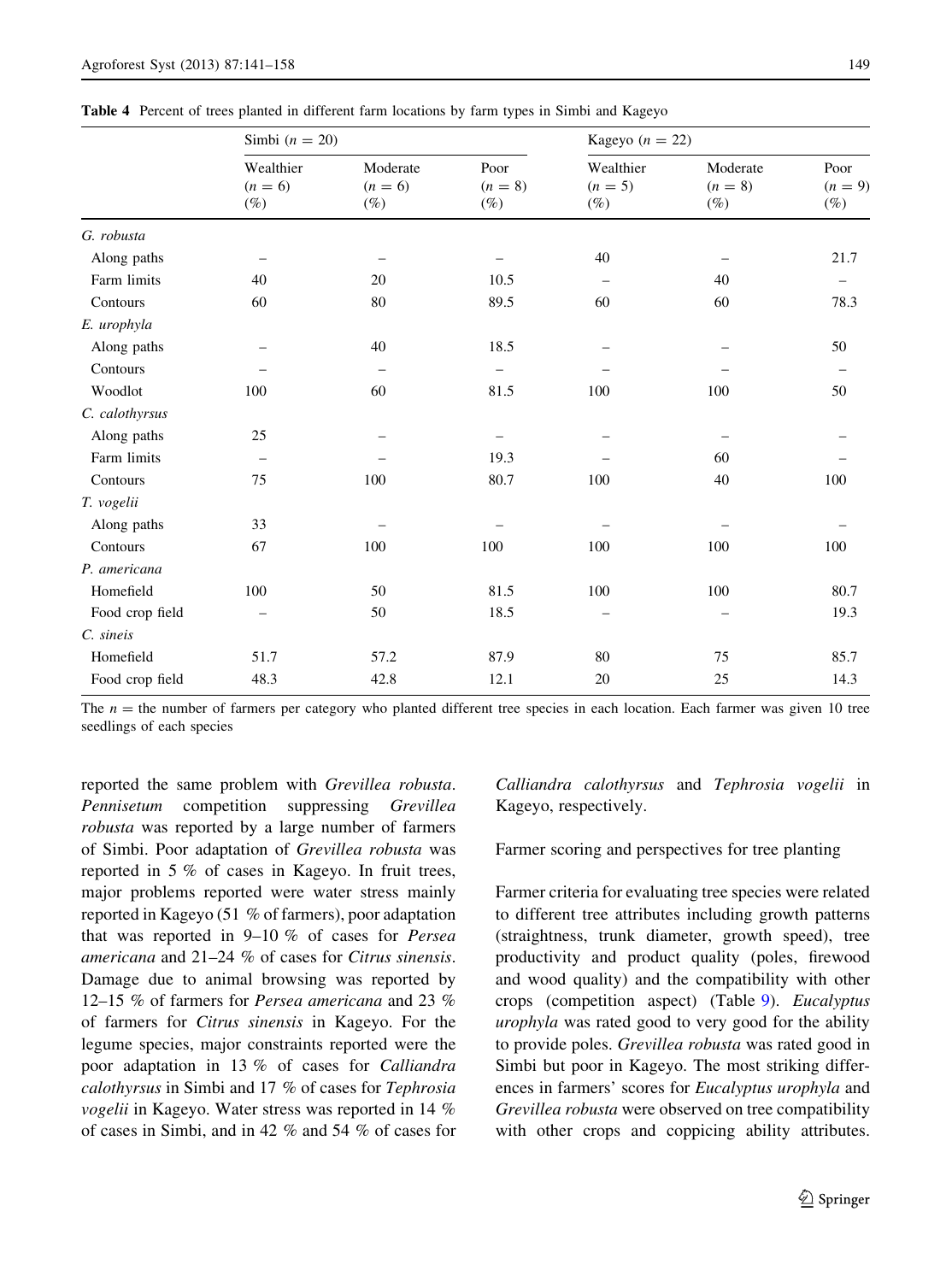|                 | Simbi $(n = 20)$                 |                                 |                             | Kageyo $(n = 22)$                |                                 |                             |  |
|-----------------|----------------------------------|---------------------------------|-----------------------------|----------------------------------|---------------------------------|-----------------------------|--|
|                 | Wealthier<br>$(n = 6)$<br>$(\%)$ | Moderate<br>$(n = 6)$<br>$(\%)$ | Poor<br>$(n = 8)$<br>$(\%)$ | Wealthier<br>$(n = 6)$<br>$(\%)$ | Moderate<br>$(n = 6)$<br>$(\%)$ | Poor<br>$(n = 9)$<br>$(\%)$ |  |
| G. robusta      |                                  |                                 |                             |                                  |                                 |                             |  |
| Along paths     | $\qquad \qquad -$                | -                               |                             | 73.0                             |                                 | 60                          |  |
| Farm limits     | 44.9                             | 50                              | 50                          | -                                | 53                              |                             |  |
| Contours        | 57.5                             | 68.2                            | 65                          | 92.0                             | 100                             | 60.9                        |  |
| E. urophyla     |                                  |                                 |                             |                                  |                                 |                             |  |
| Along paths     | -                                | 56.4                            | 40                          |                                  |                                 | 48.8                        |  |
| Contours        |                                  | $\overline{\phantom{0}}$        |                             |                                  |                                 | -                           |  |
| Woodlot         | 65                               | 66.1                            | 65                          | 62.1                             | 60                              | 55.0                        |  |
| C. calothyrsus  |                                  |                                 |                             |                                  |                                 |                             |  |
| Along paths     | 30                               | -                               | $\equiv$                    | -                                | $\overline{\phantom{0}}$        |                             |  |
| Farm limits     | -                                |                                 | 40.0                        |                                  | 31.6                            |                             |  |
| Contours        | 50                               | 66.7                            | 66.2                        | 72                               | 60.0                            | 60.0                        |  |
| T. vogelii      |                                  |                                 |                             |                                  |                                 |                             |  |
| Along paths     | 20.6                             | -                               |                             |                                  |                                 |                             |  |
| Contours        | 41.5                             | 40.2                            | 30.6                        | 21.1                             | 20.4                            | 46.7                        |  |
| P. americana    |                                  |                                 |                             |                                  |                                 |                             |  |
| Homefield       | 100                              | 73.2                            | 80                          | 80                               | 66.7                            | 70.6                        |  |
| Food crop field |                                  | 79.3                            | 82                          | -                                |                                 | 70                          |  |
| C. sineis       |                                  |                                 |                             |                                  |                                 |                             |  |
| Homefield       | 100                              | 100                             | 100                         | 60.3                             | 100                             | 100                         |  |
| Food crop field | 87.5                             | 80.8                            | 93.7                        | 50.0                             | 66.7                            | 72.2                        |  |

<span id="page-9-0"></span>Table 5 Survival rate (%) of tree species planted in different farm locations in different farm types in Simbi and Kageyo

The  $n =$  the number of farmers per category who planted different tree species in each location. Survival rate was calculated based on the number of trees that were effectively planted (Table [4](#page-8-0))

Eucalyptus urophyla was rated poorly than Grevillea robusta on tree compatibility attribute and vice versa on coppicing ability. A large number of farmers showed interest in planting more Grevillea robusta in Simbi and Eucalyptus urophyla in Kageyo.

Fruit tree species were rated very well in Simbi but poorly in Kageyo with regards to the adaptability to different locations. Growth vigour was more highly rated in Simbi than in Kageyo. All farmers in Simbi and Kageyo expressed an interest to plant more Persea americana, while 80 % of them interested in planting more Citrus sinensis. In the legume species category, Calliandra calothyrsus scored well for its ability to provide poles, palatability, coppicing and compatibility with other crops. In addition, Calliandra calothyrsus was rated good to very good for its potential to improve soil fertility. This attribute was only reported in Simbi probably due to trials that were previously conducted in the area. The overall appreciation of legume species indicated that farmers in both locations were much more interested to plant more Calliandra calothyrsus but especially so in Kageyo.

# **Discussion**

Comparing socio-economic characteristics between the two locations

The average family size was comparable between similar farm types in the two locations (Table [1](#page-3-0)). The overall number of household heads with primary education level in moderate and poor farmer categories was larger in Simbi (40 %) than Kageyo (26 %), but was comparable in wealthier category in the two areas. On average, 66, 47 and 37 % of household heads in wealthier, moderate and poor farm categories, respectively, had basic education in Simbi while 66,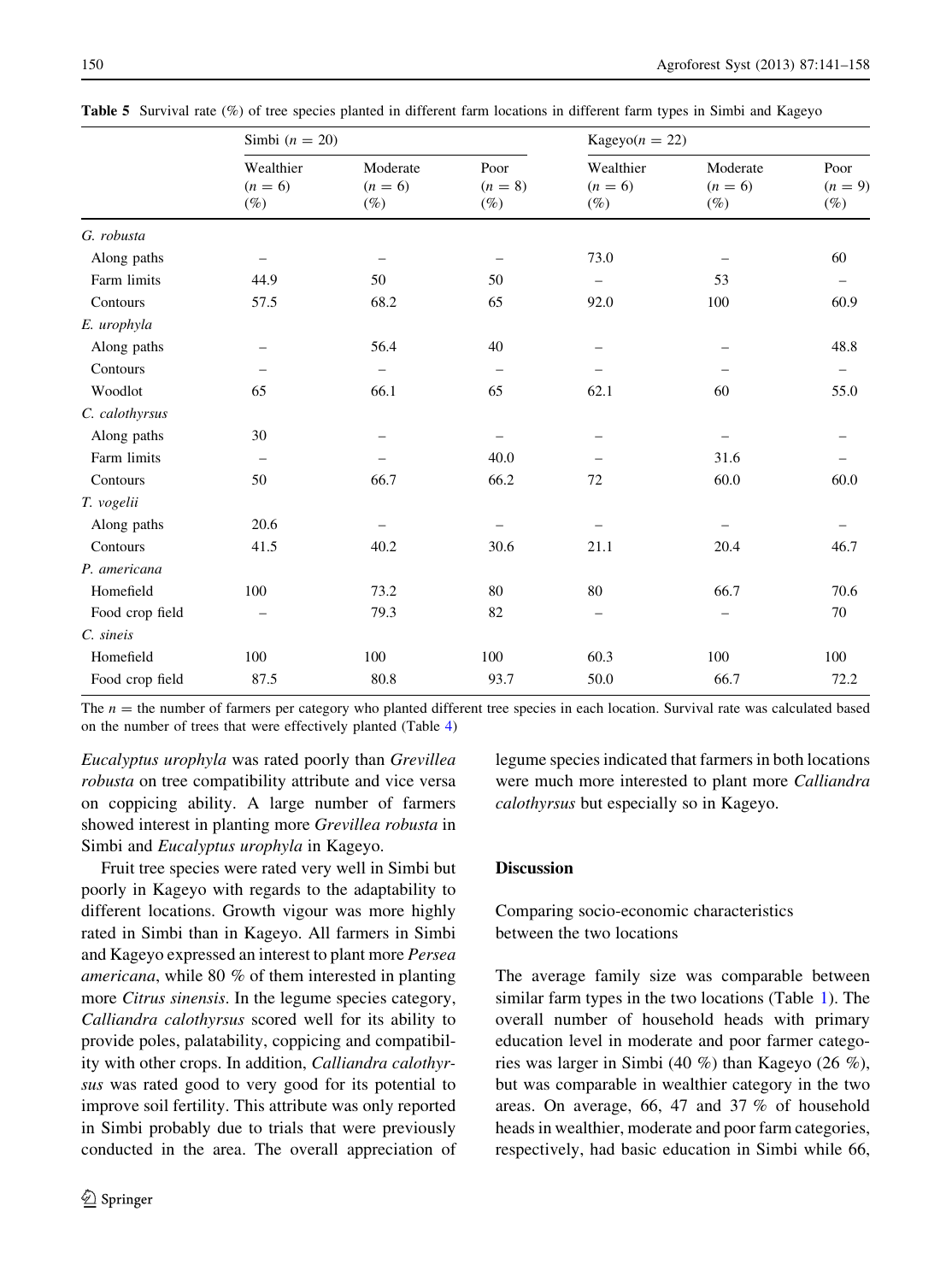|                     | Eucalyptus urophyla    |                   | Grevillea robusta |                   |  |
|---------------------|------------------------|-------------------|-------------------|-------------------|--|
|                     | Simbi $(n = 11)$       | Kageyo $(n = 12)$ | Simbi $(n = 14)$  | Kageyo $(n = 22)$ |  |
| None                |                        | 37.5              | 21.4              | 4.3               |  |
| Watering            | 10                     |                   | 14.3              |                   |  |
| Weeding             | 90                     | 62.5              | 64.3              | 95.7              |  |
| Compost application |                        |                   |                   |                   |  |
|                     | Persea americana       |                   | Citrus sinensis   |                   |  |
|                     | Simbi $(n = 19)$       | Kageyo $(n = 22)$ | Simbi $(n = 19)$  | Kageyo $(n = 22)$ |  |
| None                | 5.7                    | 5.0               | 5.0               | 4.9               |  |
| Watering            | 20.1                   | 5.0               | 15.9              |                   |  |
| Weeding             | 52.2                   | 85                | 68.5              | 95.1              |  |
| Compost application | 22                     | 5.0               | 10.6              |                   |  |
|                     | Calliandra calothyrsus |                   | Tephrosia vogelii |                   |  |
|                     | Simbi $(n = 20)$       | Kageyo $(n = 20)$ | Simbi $(n = 18)$  | Kageyo $(n = 6)$  |  |
| None                | 33.4                   | 10                | 55.5              | 66.6              |  |
| Watering            | -                      |                   |                   |                   |  |
| Weeding             | 66.6                   | 90                | 44.5              | 33.4              |  |
| Compost application |                        |                   |                   |                   |  |

<span id="page-10-0"></span>Table 6 Primary management carried out by farmers (% farmers) for different tree species during the tree testing in Simbi and Kageyo

34 and 18 % of household heads in the corresponding farm groups had the same education level in Kageyo. The average number of cattle reared was similar across farm types. On average, a wealthier farmer had 3 cattle and a moderate farmer 1 cow in both locations. However, wealthier and moderate farmers in Simbi had a larger number of livestock than farmers from similar resource groups in Kageyo. The average woodlot was larger on wealthier farms in Kageyo (0.34 ha) compared to the corresponding farm type of Simbi (0.16 ha). Agroforestry is more diversified in Simbi than in Kageyo. The reasons for differences in tree diversity are of biophysical and socio-economic nature (Table [2](#page-6-0)). The agro-ecological conditions, such as the altitude and temperature may have considerable influence on growth and development of different tree species. Higher altitude associated with low temperature limit the development of some tree species in the Buberuka Highlands, explaining why fruit trees such as papaya (Carica papaya) or mangoes (Mangifera indica) were not found there. The number of trees per farm differed between sites and wealth groups. Tree density was much higher on wealthier farms than on moderate and poor farms. This was mainly due to the large number of trees in woodlots and cropland on wealthier farms (Table [2\)](#page-6-0). Wealthier farmers own larger farms (Table [1\)](#page-3-0) and therefore have flexibility to plant a relatively larger number of trees in cropland. Woodlot/forest area was three to four times greater on wealthier farms than on moderate farms and twenty to thirty times more than on poor farms, contributing to a greater number of trees on farm (Table [1](#page-3-0)). The smaller number of tree species and density in Kageyo could also be related to the lower population density compared with Simbi. The population density was about 520 inhabitants per ha in Simbi (Huye DDP [2007\)](#page-16-0) and 430 inhabitants per ha in Kageyo (Gicumbi DDP [2007\)](#page-16-0). The high population density in Simbi may have contributed in increasing the tree density and diversity since specific tree species are needed for construction (Ficus thonninghi and Vernonia amygdalina used for fences around the house), daily needs (Vernonia, Erythrina abyssinica, Euphorbia tirucalli used as medicines) or to protect the inhabitants from danger (Erythrina). Despite having the least number of trees on per farm basis, resource-limited farms had the highest density of trees per unit area basis, confirming an inverse correlation between land holding size and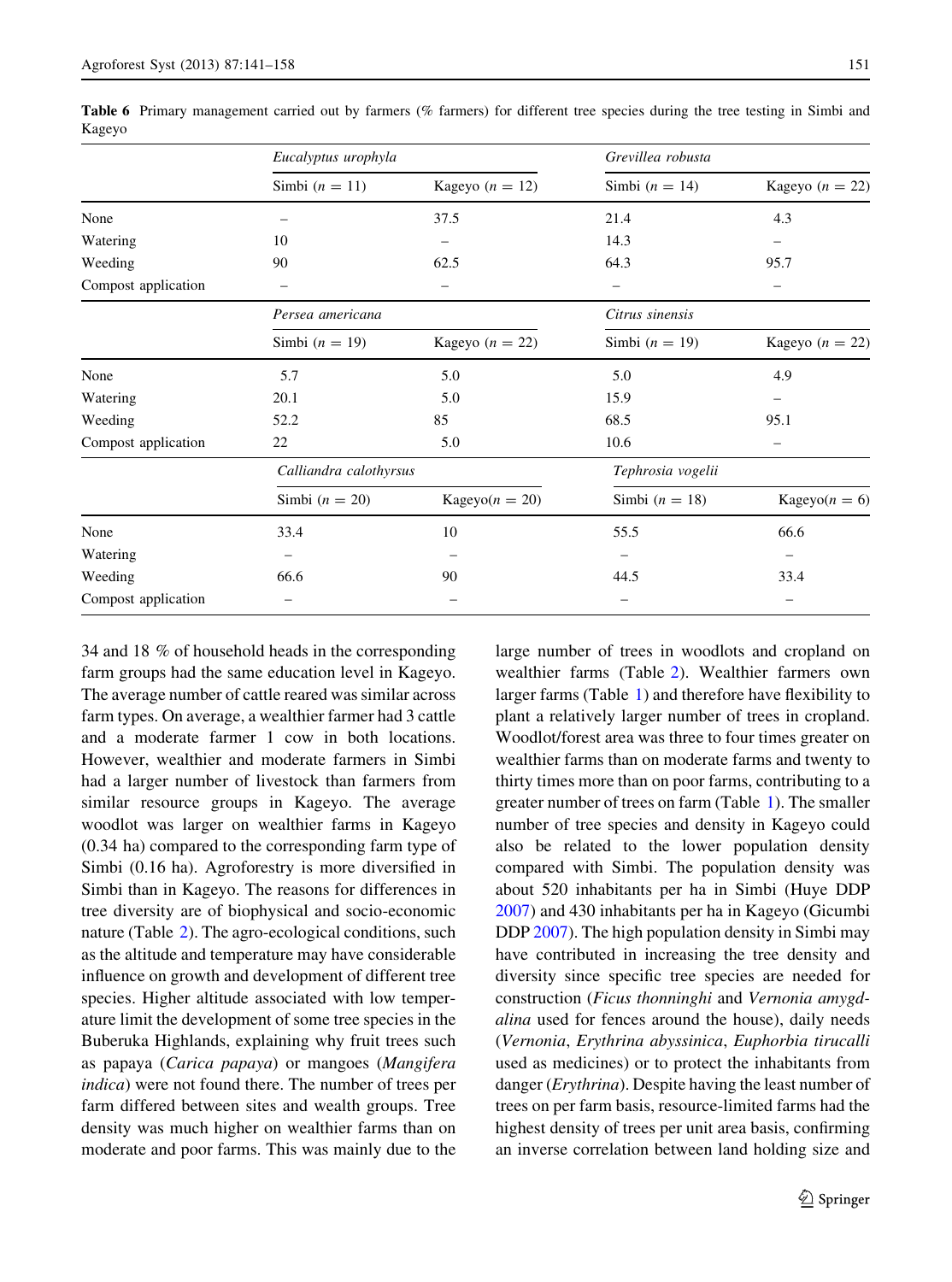<span id="page-11-0"></span>Table 7 Height (m) and DM prunings (leafy and twigs) yield  $(t \text{ ha}^{-1})^a$  for different tree species at 12 months after planting in Simbi and Kageyo

|                | Simbi $(n = 20)$ |                                | Kageyo $(n = 22)$ |                                |  |
|----------------|------------------|--------------------------------|-------------------|--------------------------------|--|
|                | Height $(m)$     | DM yield $(t \text{ ha}^{-1})$ | Height $(m)$      | DM yield $(t \text{ ha}^{-1})$ |  |
| G. robusta     |                  |                                |                   |                                |  |
| Along paths    |                  |                                | 3.1(1.6)          | 5.1(0.1)                       |  |
| Farm limits    | 3.7(1.0)         | 5.5(0.9)                       | 3.2(1.2)          | 5.4(0.3)                       |  |
| Contours       | 4.5(1.2)         | 7.8(3.9)                       | 4.4(0.8)          | 7.3(2.7)                       |  |
| E. urophyla    |                  |                                |                   |                                |  |
| Along paths    | 2.6(1.1)         | 4.0(0.9)                       | 1.4(0.2)          | 2.0(0.1)                       |  |
| Woodlot        | 5.5(1.9)         | 9.2(5.1)                       | 4.1(0.9)          | 7.1(1.8)                       |  |
| C. calothyrsus |                  |                                |                   |                                |  |
| Along paths    | 1.9(0.6)         | 4.1 $(1.7)$                    |                   |                                |  |
| Farm limits    | 2.1(1.2)         | 4.6 $(0.7)$                    | 2.5(1.0)          | 5.3(2.6)                       |  |
| Contours       | 2.8(0.9)         | 5.8(3.8)                       | 3.1(1.2)          | 6.5(3.8)                       |  |
| T. vogelii     |                  |                                |                   |                                |  |
| Along paths    | 2.8(0.7)         | 8.1(0.2)                       |                   |                                |  |
| Contours       | 3.0(0.6)         | 8.0(4.3)                       | 3.2(0.7)          | 8.3(2.8)                       |  |

<sup>a</sup> Yield for fruit species was not assessed since there were no fruits yet

Values in parentheses are

SD

tree density previously reported by den Biggelaar and Gold ([1996\)](#page-16-0) in Simbi.

Types and number of tree planted on farm and survival

In general, wealthier farmers planted most of the timber trees (Eucalyptus urophyla and Grevillea robusta). More Eucalyptus urophyla was planted in Kageyo (Table [3\)](#page-7-0). A stronger preference for *Euca*lyptus urophyla by wealthier farmers was due to the fact that these farmers have a large woodlot area (Table [1](#page-3-0)) where Eucalyptus was exclusively established (Table [4\)](#page-8-0). Poor farmers who did not have enough land for woodlots planted Eucalyptus urophyla trees in other niches. The strong preference for Grevillea robusta in Simbi was due to the fact that it is less competitive and may be grown in niches close to crops (e.g. contours) (Table [4\)](#page-8-0). Also, Grevillea robusta is a fast growing tree producing relatively larger biomass and stakes with tolerance to poor degraded soils of southwest of Rwanda (König [1992](#page-16-0)). Grevillea robusta grew faster and produced slightly more biomass in Central plateau than in Buberuka, probably due to the limiting effect of cooler temperature at higher altitude (Kalinganire [1996](#page-16-0)).

The results indicated that legume shrubs were preferentially established on niches close to the home compounds (contours of cropland or farm boundaries) on moderate and poor farms while wealthier farmers allocated Calliandra calothyrsus to niches located further from the homestead such as along paths. The reasons that moderate and poor farmers chose niches closer to home compounds could be related to the importance they attach to Calliandra calothyrsus as an important source of firewood, stakes/poles and animal feeds. Based on our informal discussions with farmers, it appears that farmers prefer having Calliandra closer to cropping fields so that they may easily collect firewood sticks, stakes at the planting time and leafy biomass for animal feeding. In addition, Calliandra shrubs together with Grevillea robusta may offer possibility for soil conservation on sloping landscape threatened by severe soil erosion.Wealthier farms have several options including use of the large number of trees from the Eucalyptus urophyla woodlots.

The higher survival rate of fruit trees in homesteads was attributed to them being planted in more favourable growing conditions. Previous studies conducted in sub-Saharan Africa have shown that home fields are generally richer than fields further away from home. In most cases, both organic and inorganic fertilizers are preferably allocated to the fields closer to home compound at the expense of those located further away (e.g. Tittonell et al. [2005](#page-17-0); Zingore et al. [2007\)](#page-17-0). In addition, fruit trees grew under banana and benefited from shade, reduced evapo-transpiration and better soil moisture conditions. Fruit trees were regularly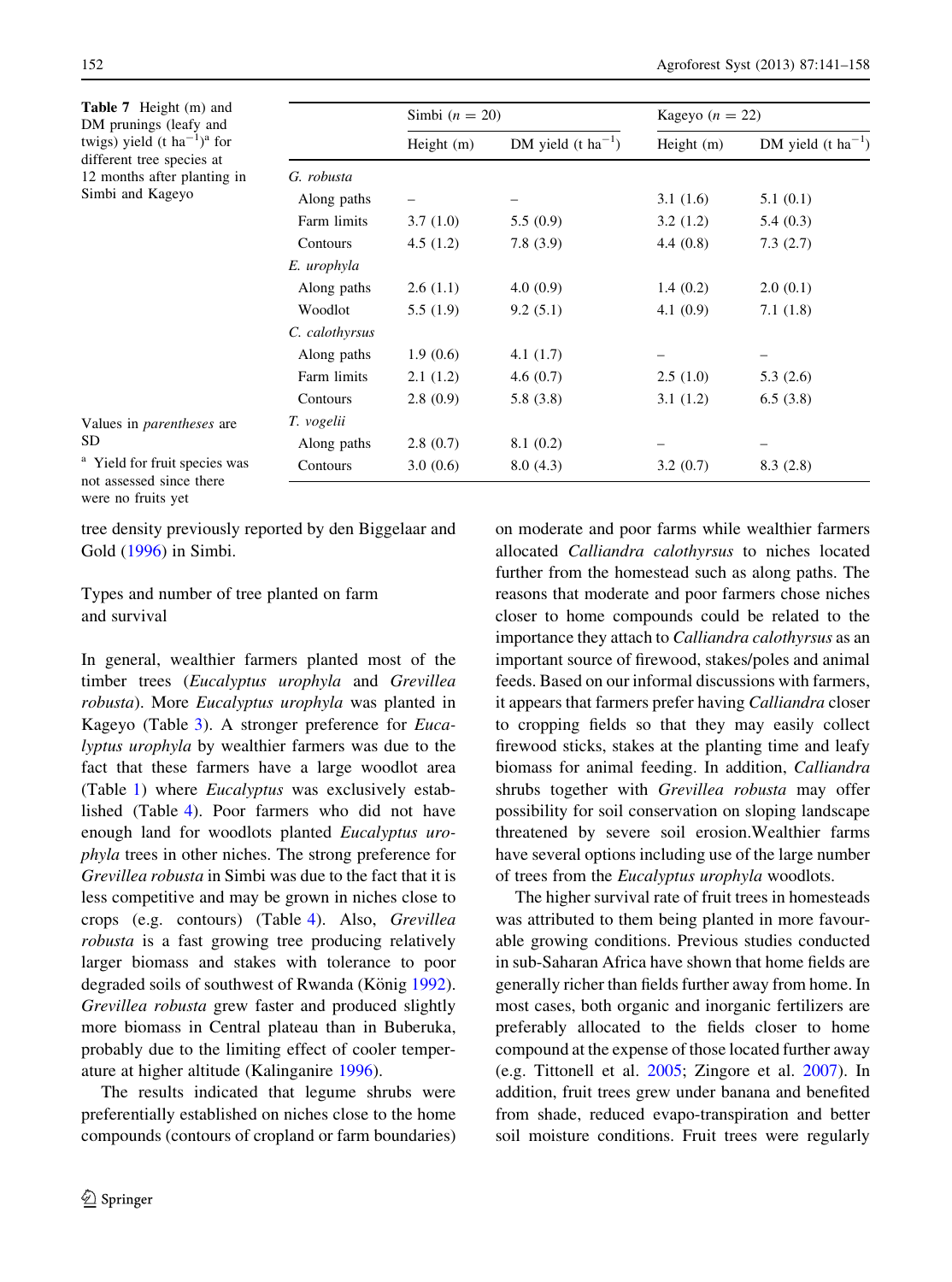<span id="page-12-0"></span>



watered during the severe drought in September 2007 (Table [8](#page-13-0)). Fruit trees received more care than other tree species, indicating their importance for farmers. Farmer preferences for fruit species were also highlighted by the larger number of farmers willing to plant more of them on their farms (Table [9](#page-14-0)). Young fruit tree seedlings are less competitive than the fast growing timber trees (e.g. Eucalyptus sp, Table [9](#page-14-0)) so farmers can plant them in cropland (Table [4](#page-8-0)). More interest for Persea americana trees was also related to the possibility to use it for purposes other than fruit production. Some farmers without woodlots use all possible alternatives for firewood including old Persea americana trees. Farmers' strong preference for fruit trees was reported earlier in Rwanda (Balasubramanian and Egli [1986](#page-16-0); Pinners and Balasubramanian [1991\)](#page-17-0). Farmer investment in fruit trees appears to be common in low-input farming systems in tropical regions with similar biophysical configurations as Rwanda such as in Central Kenya highlands (Cleaver and Schreiber [1994](#page-16-0)). High-value trees including fruittree based agroforestry are popular in highland areas and play a complementary role with other activities in the subsistence farming system, contributing in increasing the total productivity and food security in the communities. Highland regions are known to have favourable climate conditions comparable to temperate conditions that would favour production of several fruit species that can be sold to other regions. This suggests that fruit species will continue to be one of the most preferred and planted tree species on resourcelimited farms in Rwanda. However, more research attention, access to planting material and fruit marketing development should be promoted to ensure that smallholder farmers benefit from the full potential of the fruit tree species.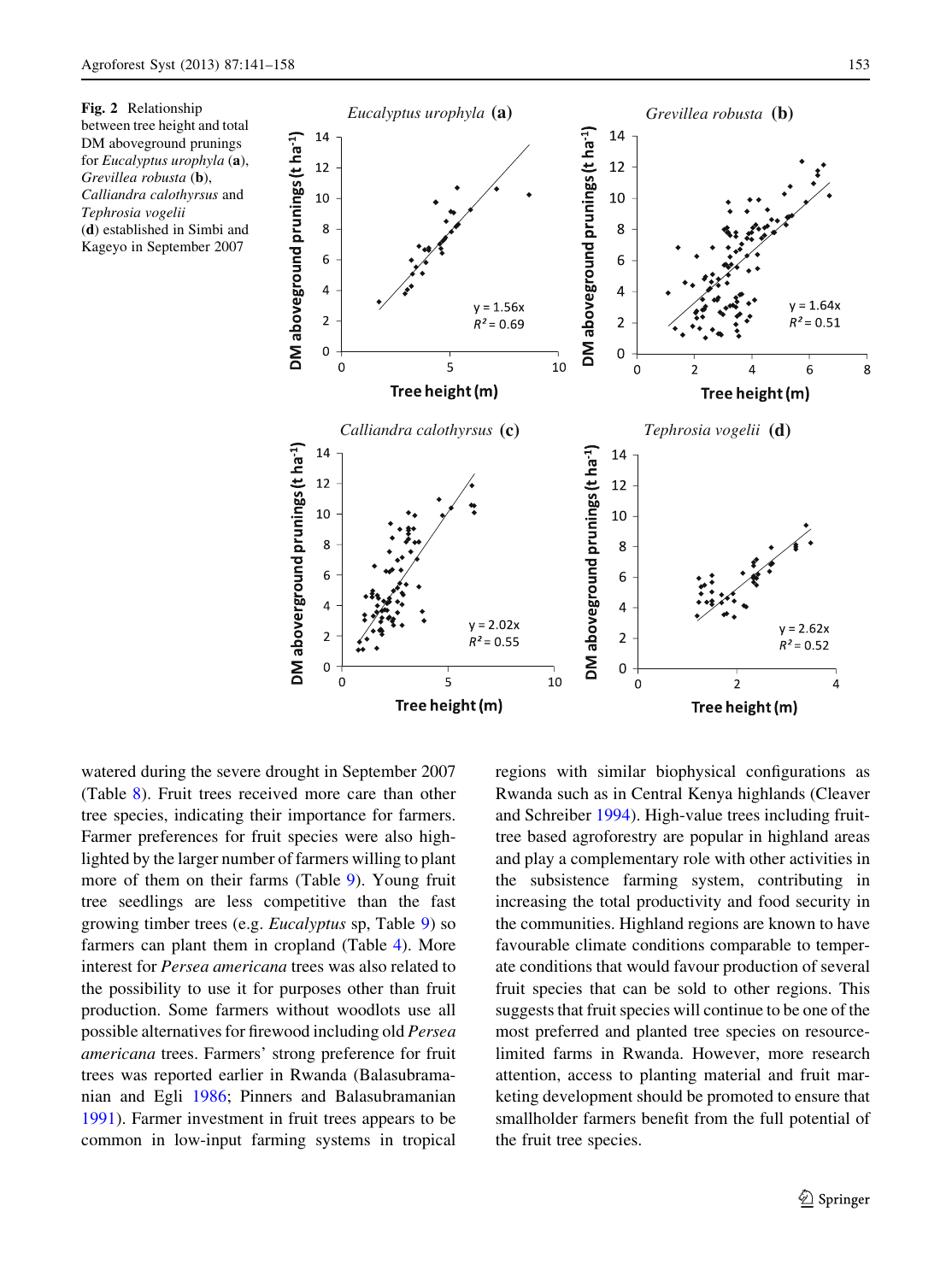|                                | Eucalyptus urophyla    |                   | Grevillea robusta |                   |  |  |
|--------------------------------|------------------------|-------------------|-------------------|-------------------|--|--|
|                                | Simbi $(n = 11)$       | Kageyo $(n = 12)$ | Simbi $(n = 14)$  | Kageyo $(n = 23)$ |  |  |
| No problem                     | 28                     | 50                | 62                | 54                |  |  |
| Termites                       | 5                      |                   | 8                 |                   |  |  |
| Competition for Pennisetum sp. |                        |                   | 13                | 5                 |  |  |
| Water stress                   | 39                     | 50                | 17                | 21                |  |  |
| Poor adaptation                |                        |                   |                   | 5                 |  |  |
| Animal browsing                | 28                     |                   |                   | 10                |  |  |
| Soil compaction                |                        |                   |                   | 5                 |  |  |
|                                | Persea americana       |                   | Citrus sinensis   |                   |  |  |
|                                | Simbi $(n = 17)$       | Kageyo $(n = 22)$ | Simbi $(n = 19)$  | Kageyo $(n = 20)$ |  |  |
| No problem                     | 40                     | 28                | 79                | 36                |  |  |
| Water stress                   | 35                     | 51                |                   | 17                |  |  |
| Poor adaptation.               | 10                     | 9                 | 21                | 24                |  |  |
| Animal browsing                | 15                     | 12                |                   | 23                |  |  |
|                                | Calliandra calothyrsus |                   | Tephrosia vogelii |                   |  |  |
|                                | Simbi $(n = 20)$       | Kageyo $(n = 20)$ | Simbi $(n = 18)$  | Kageyo $(n = 6)$  |  |  |
| No problem                     | 73                     | 50                | 89                | 13                |  |  |
| Poor adaptation                | 13                     |                   |                   | 17                |  |  |
| Water stress                   | 14                     | 42                |                   | 54                |  |  |
| <b>Diseases</b>                |                        |                   | 11                | 16                |  |  |
| Animal browsing                |                        | 4                 |                   |                   |  |  |
| Competition for Pennisetum sp. |                        | 4                 |                   |                   |  |  |

<span id="page-13-0"></span>Table 8 Primary problems expressed by farmers (% of farmers) during the tree species evaluation in Simbi and Kageyo

# Tree growth and productivity

Better tree growth and productivity on contours (Table [7](#page-11-0)) could be attributed to several factors. Firstly, trees and shrubs established together with other crops may benefit from fertiliser and compost applied to these crops (Table [6\)](#page-10-0). Secondly, the trees receive much more care since they are established closer to the home compound. Management practices such as weeding, watering were mostly done for trees established near homesteads or on contours and less for trees away from home. Trees planted on contours were planted at higher density (data not shown), resulting in more biomass production per unit area.

Generally, tree survival and productivity were much poorer than observed on the research station. For instance, the survival rate of Grevillea was 44–68 % in southwest Rwanda, much lower than the average of 95.9 % reported from on station trials in Ruhande (Kalinganire and Zuercher [1996](#page-16-0)). Calliandra calothyrsus hedges yielded  $4-5.8$  t ha<sup>-1</sup> of biomass only half the 9.7 t year<sup>-1</sup> ha<sup>-1</sup> on experimental plots in southwest of Rwanda as reported by König [\(1992](#page-16-0)). Poor survival and productivity was partly due to the large variability among locations/niches where the trees were planted (Table [4\)](#page-8-0), tree management (Table [6](#page-10-0)) and constraints faced during the tree establishment (Table 8). The strong linear relationship between tree growth and the above-ground productivity found with *Eucalyptus urophyla* ( $R^2 = 0.69$ ) was partly because most Eucalyptus urophyla trees were established in one niche (woodlot), which significantly reduced variability. The relationship between tree growth and biomass productivity may be used to estimate tree productivity on-farm.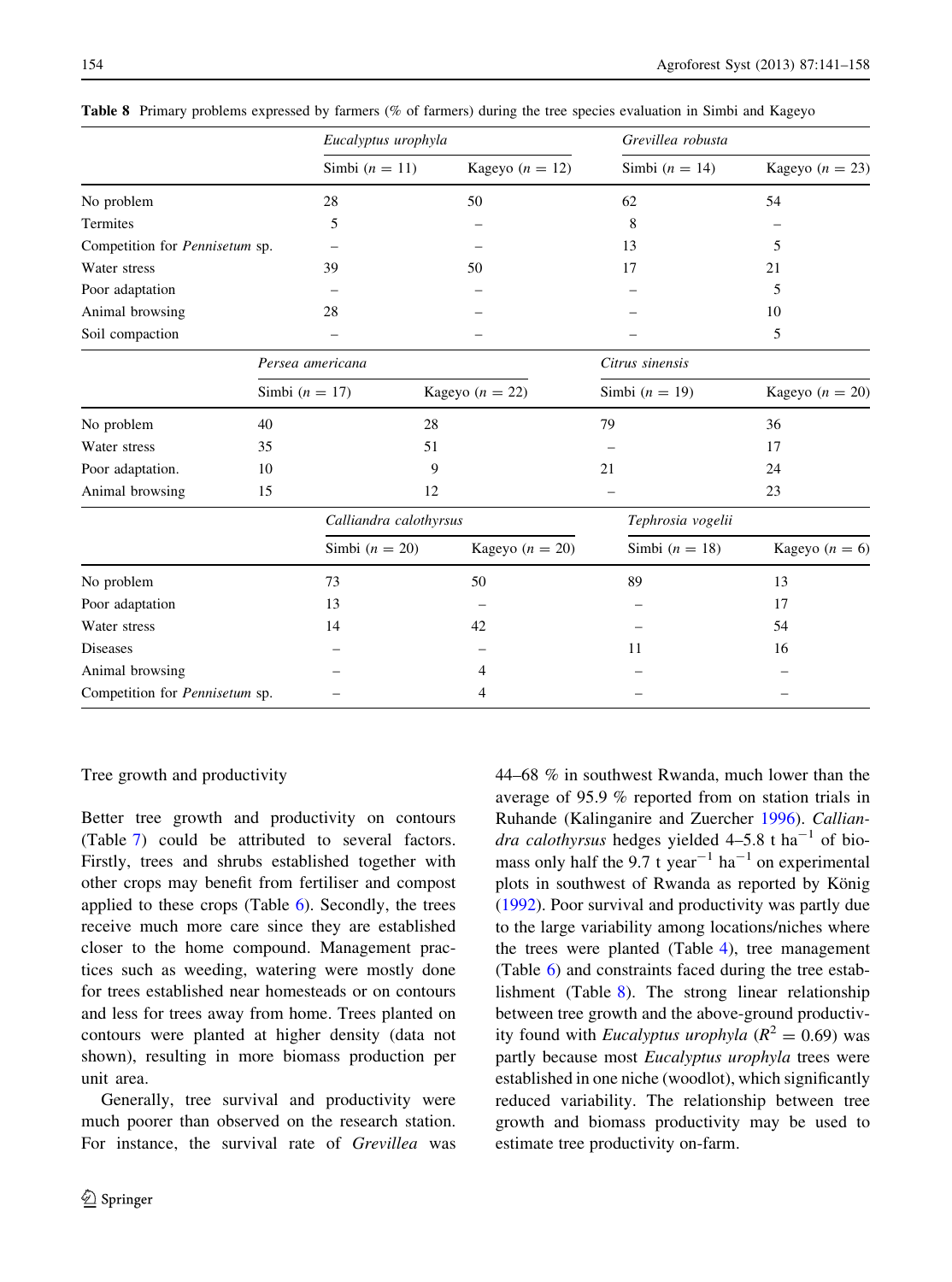<span id="page-14-0"></span>

|  | Table 9 Farmers' mean rating of species, using the Bao game <sup>a</sup> , on criteria important to farmers and preferences for future planting, |  |  |  |  |  |
|--|--------------------------------------------------------------------------------------------------------------------------------------------------|--|--|--|--|--|
|  | 12 months after planting (minimum and maximum values in parentheses)                                                                             |  |  |  |  |  |

|                                                         | Eucalyptus urophyla    |                   | Grevillea robusta |                   |  |
|---------------------------------------------------------|------------------------|-------------------|-------------------|-------------------|--|
|                                                         | Simbi $(n = 20)$       | Kageyo $(n = 22)$ | Simbi $(n = 20)$  | Kageyo $(n = 22)$ |  |
| Poles supply                                            | $3.2(3-4)$             | $4.0(4-5)$        | $3.0(2-4)$        | $2.6(2-3)$        |  |
| Straightness                                            | $4.3(3-5)$             | $4.3(3-5)$        | $2.2(2-3)$        | $2.3(2-3)$        |  |
| Trunk thickness                                         | $4.7(4-5)$             | $4.0(3-5)$        | $3.0(2-4)$        | $3.2(3-4)$        |  |
| Compatibility                                           | $1.5(1-2)$             | $1.2(1-2)$        | $3.5(2-4)$        | $3.2(2-4)$        |  |
| Coppicing                                               | $4.0(3-5)$             | $3.3(2-4)$        | $1.5(1-2)$        | $1.6(1-2)$        |  |
| Durability of fire                                      | $4.9(4-5)$             |                   | $2.3(2-3)$        |                   |  |
| Wood quality                                            |                        | $4.4(4-5)$        |                   | $2.2(1-2)$        |  |
| $%$ farmers rating 4–5 for future planting <sup>b</sup> | 42.2                   | 85.2              | 81.6              | 74.4              |  |
|                                                         | Persea americana       |                   | Citrus sinensis   |                   |  |
|                                                         | Simbi $(n = 20)$       | Kageyo $(n = 22)$ | Simbi $(n = 20)$  | Kageyo $(n = 22)$ |  |
| <b>Branching</b>                                        | $1.7(1-3)$             | $2.1(1-2)$        | $3.5(3-4)$        | $4.3(2-5)$        |  |
| Adaptability                                            | $4.2(3-5)$             | $1.9(1-3)$        | $4.0(3-5)$        | $2.0(2-3)$        |  |
| Growth vigour                                           | $2.3(2-3)$             | $1.9(1-2)$        | $3.8(3-4)$        | $2.1(2-3)$        |  |
| Early growth                                            | 3.8(2.4)               |                   | $2.0(1-3)$        |                   |  |
| Productivity                                            | $4.4(4-5)$             |                   | $2.1(1-3)$        |                   |  |
| % farmers rating 4–5 for future planting                | 100                    | 100               | 81.6              | 82.5              |  |
|                                                         | Calliandra calothyrsus |                   | Tephrosia vogelii |                   |  |
|                                                         | Simbi $(n = 20)$       | Kageyo $(n = 22)$ | Simbi $(n = 20)$  | Kageyo $(n = 22)$ |  |
| Poles supply                                            | $3.6(2-5)$             | $3.2(2-3)$        | $2.6(2-4)$        | $2.0(2-3)$        |  |
| Palatability                                            | $3.7(3-4)$             | $4.8(4-5)$        | $1.8(1-3)$        | $1.0(1-2)$        |  |
| Coppicing                                               | $3.6(3-4)$             | $4.1(3-5)$        | $1.9(1-3)$        | $1.6(1-2)$        |  |
| Compatibility                                           | $5.0(5-5)$             | $4.4(3-5)$        | $3.2(3-4)$        | $2.9(2-4)$        |  |
| Soil fertility improvement                              | $3.9(3-5)$             |                   | $1.2(1-2)$        |                   |  |
| $%$ farmers rating 4-5 for future planting              | 80.2                   | 95.8              | 28.3              | 11.1              |  |

Scale ranging from 1 to 5: 1: very low score, 2: low score, 3: high score, 4: very high score and 5: Best score

<sup>b</sup> Percent of farmers rating higher to very higher probably for a given species to be planted in future

# Farmers' perceptions and perspectives for agroforestry

Farmers' scoring reflected farmers' perceptions on the main attributes and potential uses of different tree species. Tree utility and locational flexibility are important criteria for farmer preferences as earlier reported by den Biggelaar and Gold ([1996\)](#page-16-0). For instance Eucalyptus urophyla was the most preferred by wealthier farmers in Kageyo due to the fact that the species is used for several daily needs: firewood, construction, stakes, but also because farmers still have available land. In Simbi, on the other hand, Eucalyptus urophyla was not among the most preferred species due to the critical land shortage (Tables  $1 \& 9$  $1 \& 9$ ). All of the farmers planted *Persea* americana, although they already have many fruit species in the homestead niche. Farmers planted fruit trees in the food crop fields (Table [4](#page-8-0)) despite potential competition with food crops. A higher score for the ability to supply poles was expected for timber trees. However, Eucalyptus urophyla was blamed for its competitiveness (Table 9), a reason for the farmers planting it away from home for fear of competition with other food crops (Table [4](#page-8-0)). Farmer perceptions of Eucalyptus urophyla competitiveness were similar to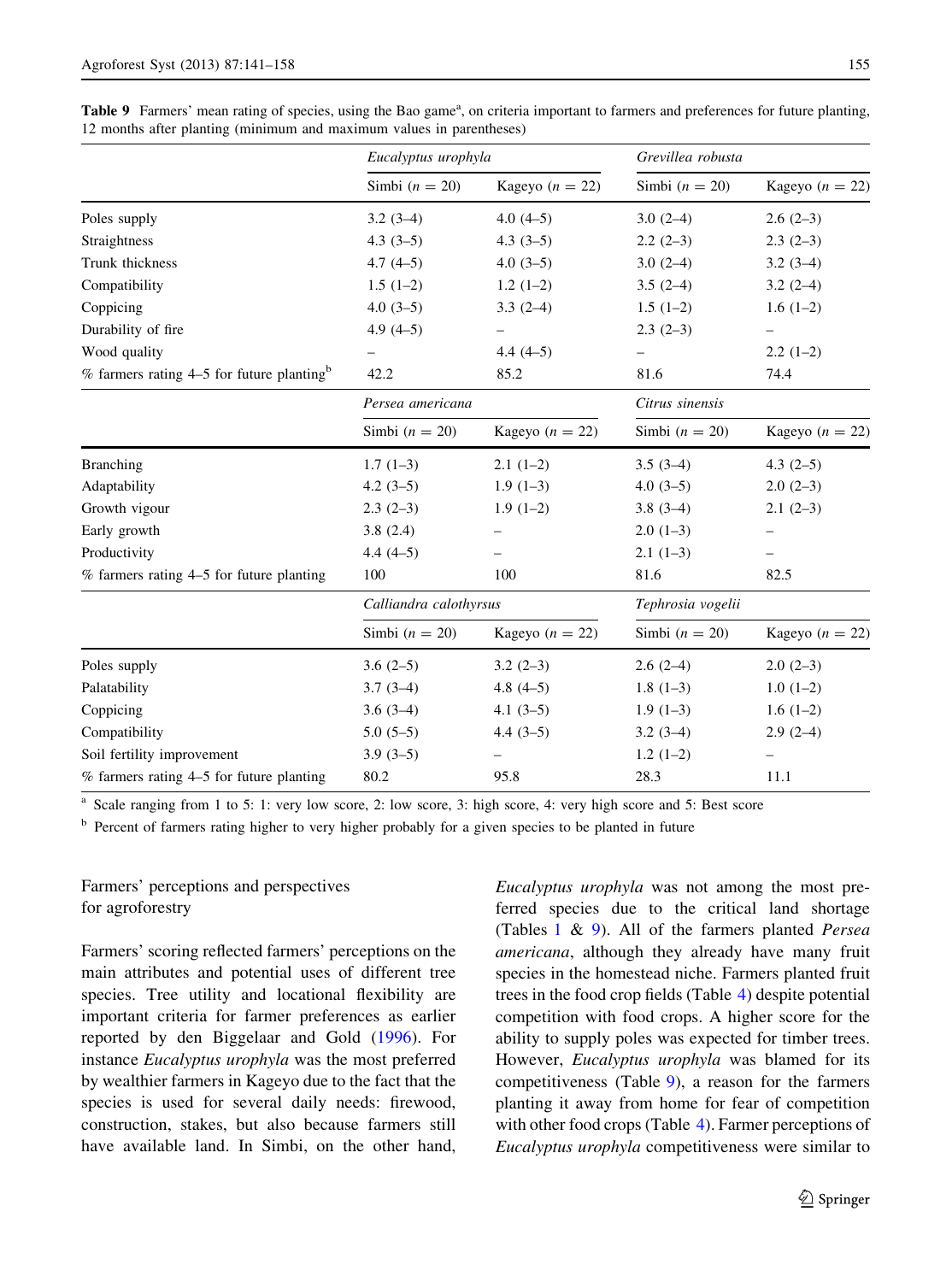that reported in western Kenya (Franzel et al. [2002](#page-16-0)). Calliandra calothyrsus was equally regarded as source of stakes and animal forage in Simbi (Table [9\)](#page-14-0). In Kageyo, Calliandra calothyrsus scored well for the supply of poles but very high for palatability, suggesting a greater relative importance for livestock feeding compared with the staking of beans. Palatability was one of the important attributes used by farmers in the evaluation of tree forage. This criterion is related to the effect of feeds on animal nutrition (Roothaert and Franzel [2001\)](#page-17-0). Calliandra biomass is given in smaller quantities (mostly a third of the diet) together with other feeds (e.g. grasses such as Setaria sp. or Pennisetum sp.).

Besides animal feeding, Calliandra calothyrsus is also appreciated for the supply of stakes for climbing bean. Climbing beans are widely grown in the highlands zone of Rwanda where they give about twice the yield of the local bush beans and are key for food security. One of the major challenges for bean production is the lack of staking material (den Biggelaar [1994](#page-16-0), personal communication). Grevillea robusta, which is more adapted to the moderate and low altitude (Kalinganire [1996\)](#page-16-0) and producing thicker sticks, is an alternative source of stakes for climbing beans.

Tephrosia was the least preferred species. Only 28 % of the farmers in Simbi and 11 % in Kageyo showed interest in growing it, which was related to the few uses they had for it. Tephrosia vogelii is used for catching fish or protecting stored grains against pest (Barnes and Freyre [1965\)](#page-16-0). During our focus group discussion, it was observed that especially older farmers were more knowledgeable about Tephrosia vogelii and have been consistently using and managing it over a longer period of time. The species was tested by some farmers for feeding goats.

## Conclusion

By using a variety of participatory approaches, we gained insight into the interest of farmers in different types of agroforestry that address a variety of their needs. The combination of surveys of existing practices, following farmers' preferences for planting and the way they managed different agroforestry species, as well as the farmers' own evaluations allowed us to identify on-farm niches for agroforestry for farmers of different wealth classes. Participatory approaches

offer major advantages. First, they provide the opportunity for farmers to share their valuable knowledge of their agroforestry systems which can help to identify key opportunities, problems and constraints. Second, they allow researchers and farmers to jointly share results, to design agroforestry interventions and in doing so refine the development of agroforestry systems.

We found that farmers from different agro-ecological zones had preferences for different tree species. Tree performance (survival and growth) differed between the two agro-ecological zones. The tree management and performance appear to be similar across farm types, implying that farmers learn from each other.

Our results have important implications for setting priorities for future investment in agroforestry research. Fruit trees received little attention in the past research and development priority setting. The focus was largely on timber and legume species to deal with soil erosion and soil fertility problems (ICRAF/ ISAR/ECA [2001](#page-16-0)). Our results suggest that a revision of research priorities should consider extending attention to agroforestry species that match farmer preferences and include those options that have a direct potential for generating income. This fits with the current Government policy aimed at moving from subsistence to market-driven agriculture (MINAGRI [2009\)](#page-16-0). Similarly, Calliandra calothyrsus, found to be popular with wealthier farmers owning dairy cattle appears to have a special role. Under the 'One cow, one poor farmer' programme, (a current government programme aimed at donating a cow to each vulnerable household), it is expected that the increasing number of dairy cattle will translate into a strong demand for quality feeds to maintain and increase milk production of cross-breed cattle. Calliandra calothyrsus prunings are a suitable feed for cross-bred cows (Tuwei et al. [2003](#page-17-0)) that have been widely-adopted in the highlands of East Africa (Wambugu et al. [2011](#page-17-0)). Whilst soil conservation and soil fertility remain to be important issues for agricultural development in the highlands of East and Central Africa, other entry points need to be sought for agroforestry-based approaches to these problems. For example, provision of staking material for climbing beans could be an entry point for introduction of multi-purpose legume trees into the farming system, which could provide multiple benefits.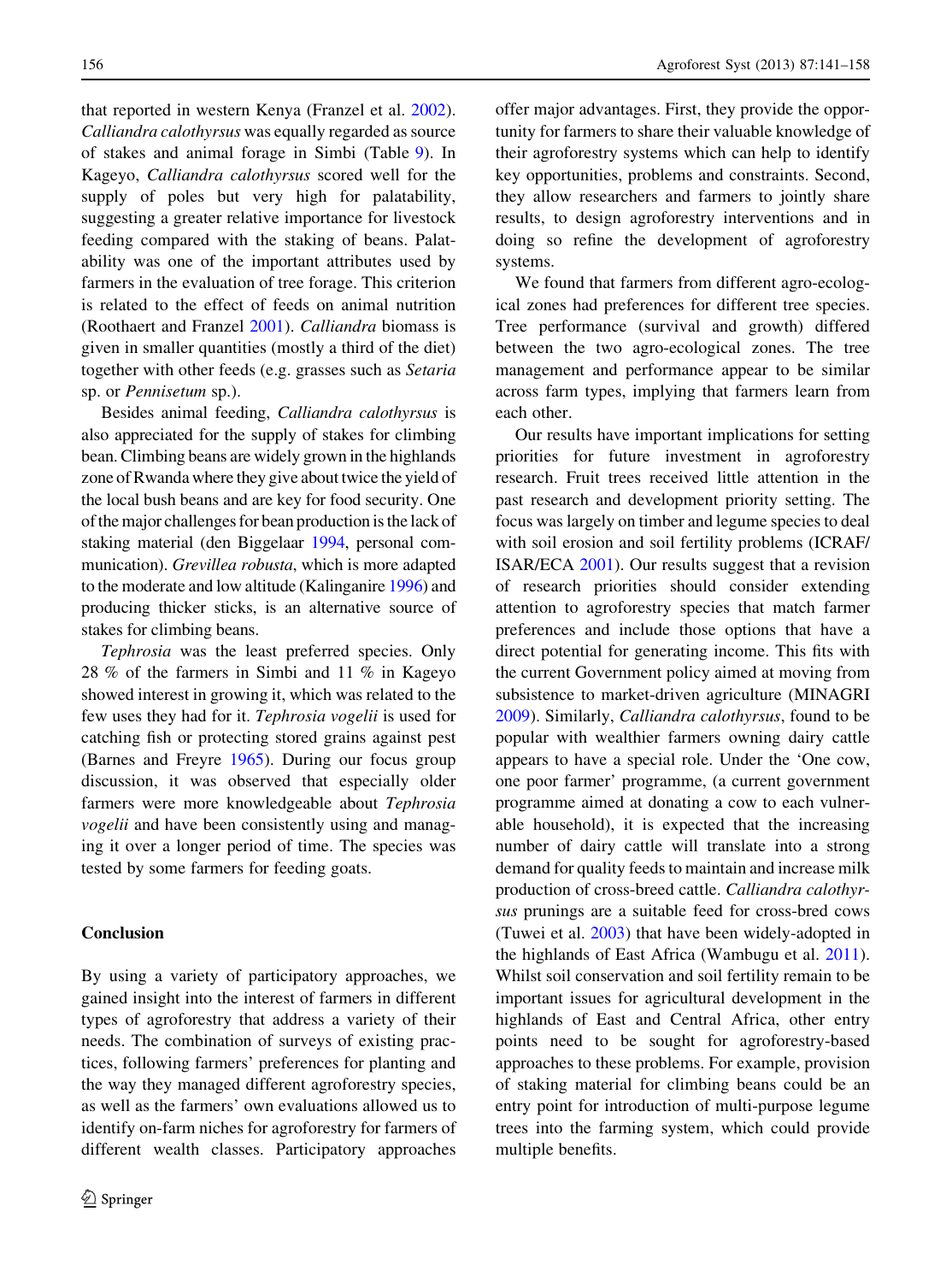<span id="page-16-0"></span>Acknowledgments We thank the Netherlands organization for cooperation in higher education (NUFFIC) for funding this study through NPT Grant (NPT/RWA/061). The National University of Rwanda and ISAR provided logistical support and tree seedlings. We gratefully acknowledge the assistance of Eric Gasana and Musabyimana Damascène, during the field data collection and the excellent collaboration of farmers from Simbi and Kageyo. Finally, we appreciate the valuable comments of two anonymous reviewers.

Open Access This article is distributed under the terms of the Creative Commons Attribution License which permits any use, distribution, and reproduction in any medium, provided the original author(s) and the source are credited.

## References

- Anderson JM, Ingram JSI (1993) Tropical soil biology and fertiliser: a handbook of methods. CAB International, Wallingford
- Balasubramanian V, Egli A (1986) The role of agroforestry in the farming systems in Rwanda with special reference to the Bugesera-Gisaka-Migongo (BGM) region. Agroforest Syst 4:271–289
- Balasubramanian V, Sekayange L (1992) La culture en couloirs dans le Bugesera au Rwanda. Effects des légumineuses arbustives sur l'évolution de la fertilité du sol et les performances des cultures vivrières. Note technique No8, ISAR/Rubona, Rwanda
- Barnes DK, Freyre RH (1965) Recovery of natural insecticide from Tephrosia vogelii. II Toxicology properties of rotenoids extracted from fresh and oven-dried leaves. Econ Bot 20:279–287
- Bene JG, Beall WH, Cote A (1977) Tree food and people—land management in the tropics. International Development and Research Centre, Ottawa
- Cleaver KM, Schreiber GA (1994) Reversing the spiral; the population, agriculture and environment nexus in sub-Saharan Africa. World Bank, Washington
- De Groote H, Rutto E, Odhiambo G, Kanampiu F, Khan Z, Coe R, Vanlauwe B (2010) Participatory evaluation of integrated pest and soil fertility management options using ordered categorical data analysis. Agroforest Syst 103: 233–244
- den Biggelaar C (1994) Farmer knowledge and experimentation with trees and tree cultivation in agroforestry systems in Rwanda. PhD Dissertation. Department of Forestry, Michigan States University, East Lansing
- den Biggelaar C, Gold MA (1995) The use and value of multiple methods to capture the diversity of endogenous agroforestry knowledge: an example from Rwanda. Agroforest Syst 30:263–275
- den Biggelaar C, Gold MA (1996) Development of utility and location indices for classifying agroforestry species: the case of Rwanda. Agroforest Syst 34:229–246
- Djimde M (1988) Potentiel agroforestier dans les systèmes d'utilisation des sols des hautes terres d'Afrique de l'Est a`

régime pluviométrique biomodal. Rapport AFRENA, 1. ICRAF, Nairobi

- Franzel S (2001) Use of an indigenous board game, 'bao' for assessing farmers' preferences among alternative agricultural technologies. In: Franzel S, Scherr SJ (eds) Trees on the farm. Methods for assessing agroforestry adoption potential. CAB Publishing in association with ICRAF, Nairobi, pp 11–35
- Franzel S, Ndufa JK, Obony OC, Bekele TE, Coe R (2002) Farmer-designed agroforestry trials: farmers' experiences in Western Kenya. In: Franzel S, Scherr SJ (eds) Trees on the farm. Assessing the adoption potential of agroforestry practices in Africa. CAB Publishing in association with ICRAF, Nairobi, pp 89–110
- GENSTAT (2009) GENSTAT release 7.22 discovery edition 3, VSN International Ltd. Lawes Agricultural Trust, Rothamsted Experimental Station, Hertfordshire, England, UK
- Gicumbi DDP (2007) Gicumbi district development plan 2008–2012, Gicumbi. Republic of Rwanda
- Giller KE, Rowe EC, de Ridder N, van Keulen H (2006) Resource use dynamics and interactions in the tropics: scaling up in space and time. Agroforest Syst 88:8–27
- Grandin B (1988) Wealth ranking in smallholder communities: a field manual. Intermediate Technology Development Group, Rugby
- Huye DDP (2007) Huye district development plan 2008–2012, Butare. Republic of Rwanda
- ICRAF/ISAR/ECA (2001) National workshop on agroforestry research and development strategic plan. Building and strengthening partnerships for scaling up the impact of agroforestry research and development. Kigali, Rwanda, pp 25–45
- Kalinganire A (1996) Performance of Grevillea robusta in plantations and on farms under varying environmental conditions in Rwanda. For Ecol Manag 80:279–285
- Kalinganire A, Zuercher E (1996) Provenance trials of Grevillea robusta: interim results. In: Harwood CE (ed) Grevillea robusta in agroforestry and forestry. Proceedings of an international workshop, ICRAF
- Kang BT, Wilson GF, Sipkens L (1981) Alley cropping maize and Leucaena leucocephala Lam. in Southern Nigeria. Plant Soil 63:165–179
- King KFS (1989) The history of agroforestry. In Nair PKR (Ed) Agroforestry Systems in the tropics, vol. 31. Kluwer Academic Publishers in collaboration with ICRAF, The Netherlands, pp 3–11
- König D (1992) The potential of agroforestry methods for erosion control in Rwanda. Soil Technol 5:167–176
- Mercer DE, Miller RP (1998) Socioeconomic research in agroforestry: progress, prospects, priorities. Agroforest Syst 38:177–193
- MINAGRI (2009) Strategic plan for transformation of agriculture in Rwanda—phase II (PSTA II). Final report. Ministry of Agriculture and Animal Resources, Kigali, Rwanda
- Nair PKR (1998) Directions in tropical agroforestry research: past, present, and future. Agroforest Syst 38:223–245
- Ndiaye SM, Sofranko AJ (1994) Farmers' perception of resources problems and adoption of conservation practices in a densely populated area. Agr Ecosyst Environ 48:35–47